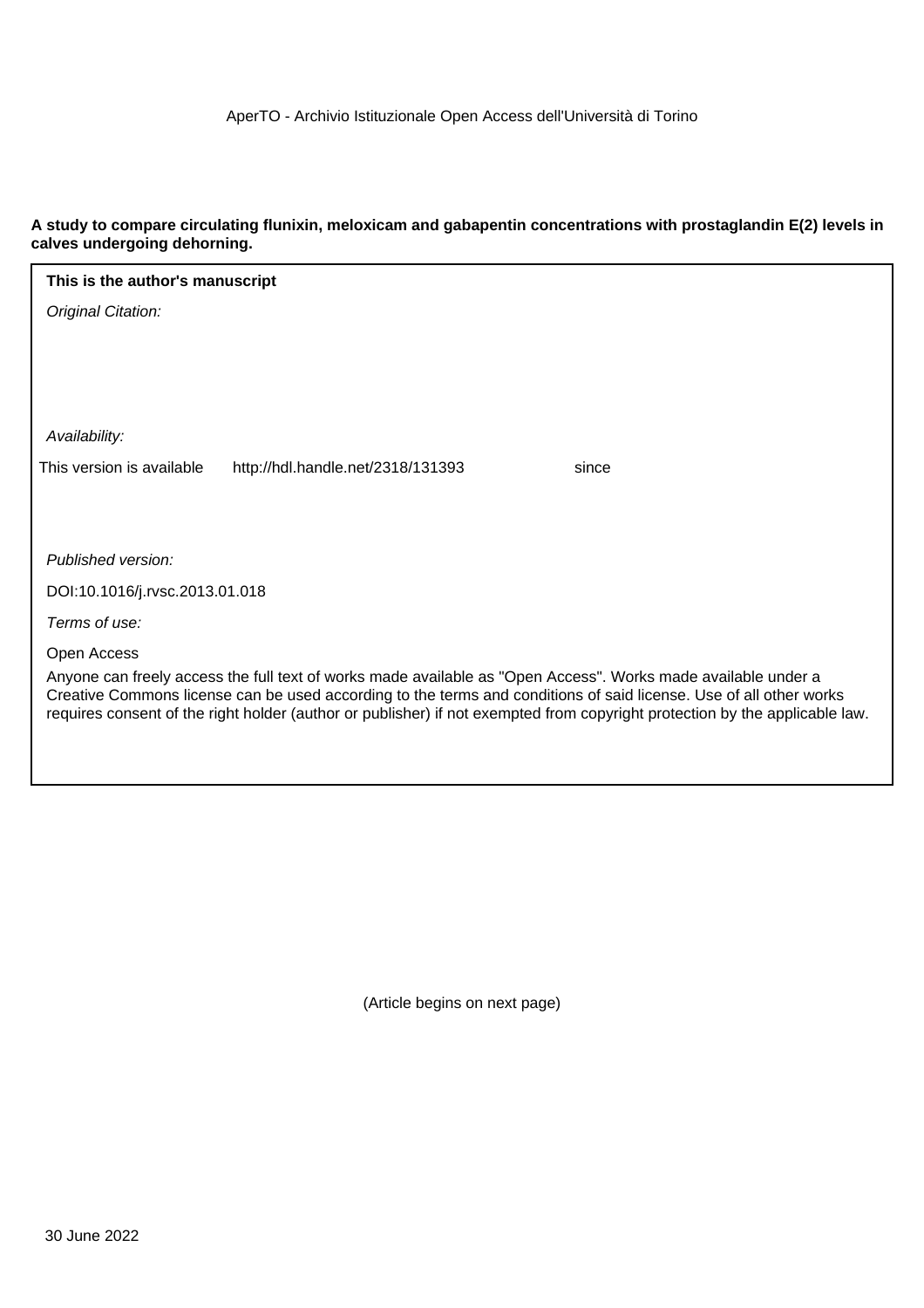

# UNIVERSITÀ DEGLI STUDI DI TORINO

This Accepted Author Manuscript (AAM) is copyrighted and published by Elsevier. It is posted here by agreement between Elsevier and the University of Turin. Changes resulting from the publishing process - such as editing, corrections, structural formatting, and other quality control mechanisms - may not be reflected in this version of the text. The definitive version of the text was subsequently published in

A study to compare circulating flunixin, meloxicam and gabapentin concentrations with prostaglandin E(2) levels in calves undergoing dehorning.

*Research in Veterinary Science 95 (2013): 204-211* <http://dx.doi.org/10.1016/j.rvsc.2013.01.018>

You may download, copy and otherwise use the AAM for non-commercial purposes provided that your license is limited by the following restrictions:

(1) You may use this AAM for non-commercial purposes only under the terms of the CC-BY-NC-ND license.

(2) The integrity of the work and identification of the author, copyright owner, and publisher must be preserved in any copy.

(3) You must attribute this AAM in the following format: Creative Commons BY-NC-ND license (http://creativecommons.org/licenses/by-nc-nd/4.0/deed.en), [*+ Digital Object Identifier link to the published journal article on Elsevier's ScienceDirect® platform*] *<http://www.sciencedirect.com/science/article/pii/S0034528813000209>*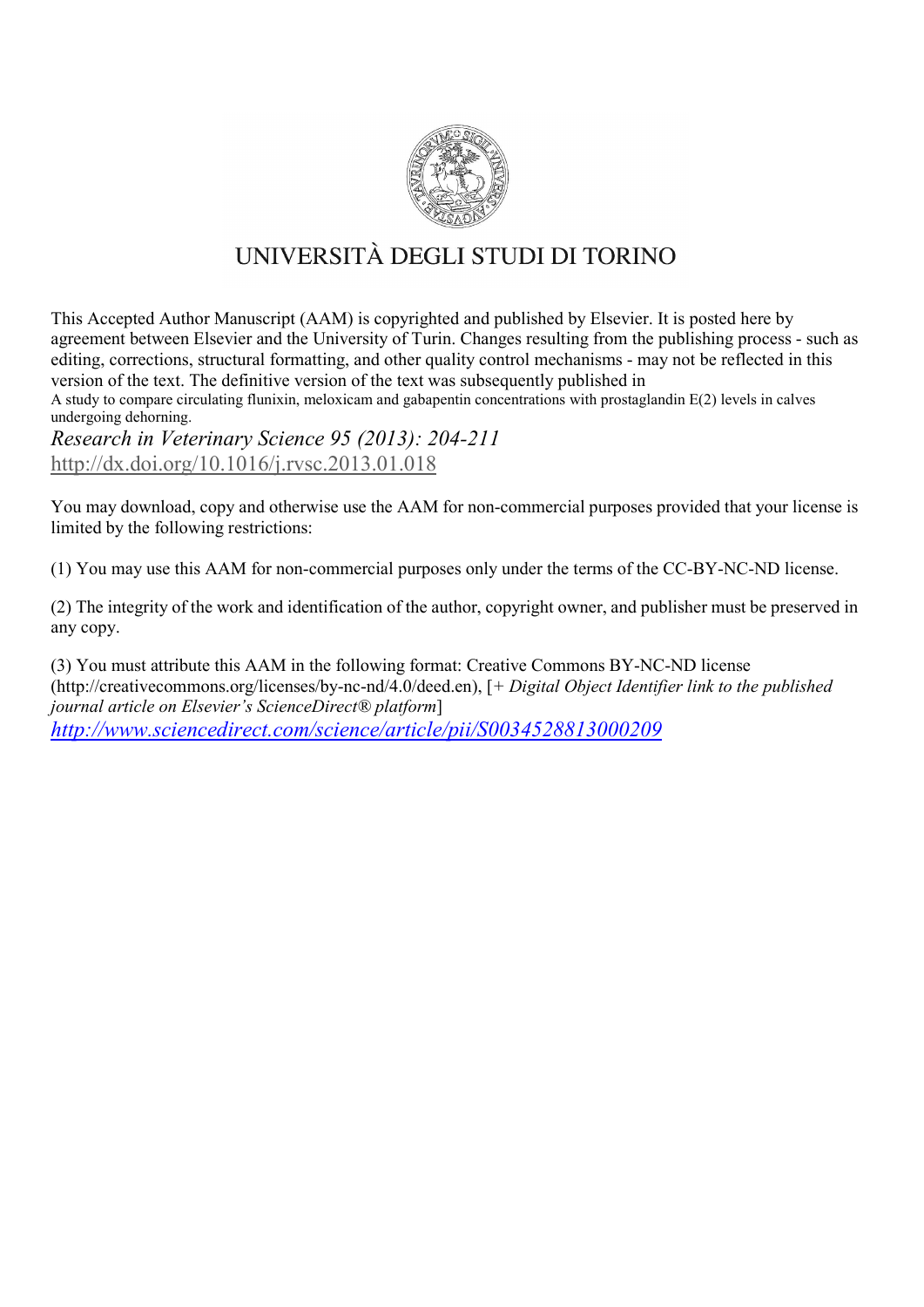## A study to compare circulating flunixin, meloxicam and gabapentin concentrations with prostaglandin  $E_2$  levels in calves undergoing dehorning

E. Fraccaro<sup>3</sup><sup>\*</sup>, J.F. Coetzee<sup>b</sup>, R. Odore<sup>a</sup>, L.N. Edwards-Callaway<sup>c</sup>, B. KuKanich<sup>d</sup>, P. Badino<sup>a</sup>, L. Bertolotti<sup>e</sup>, H. Glynn<sup>c</sup>, J. Dockweiler<sup>b</sup>, K. Allen<sup>b</sup>, L. Bergamasco<sup>b</sup>

<sup>a</sup> *Department of Animal Pathology, Division of Veterinary Pharmacology and Toxicology, University of Turin, Italy <sup>b</sup> Department of Veterinary Diagnostic and Production Animal Medicine (VDPAM), College of Veterinary Medicine, Iowa State University, Ames, IA* 50011, *USA c JBS USA, LLC, Animal Welfare, 1770 Promontory Circle, Greeley, CO 80634, USA <sup>d</sup> Department of Anatomy and Physiology, College of Veterinary Medicine, Kansas State University,*

*Manhattan, KS* 66506-5601, *USA*

<sup>e</sup> *Department of Animal Productions, Epidemiology and Ecology, University of Turin, Italy*

*Keywords:* Calves Dehorning Flunixin Meloxicam Gabapentin Prostaglandin E<sub>2</sub>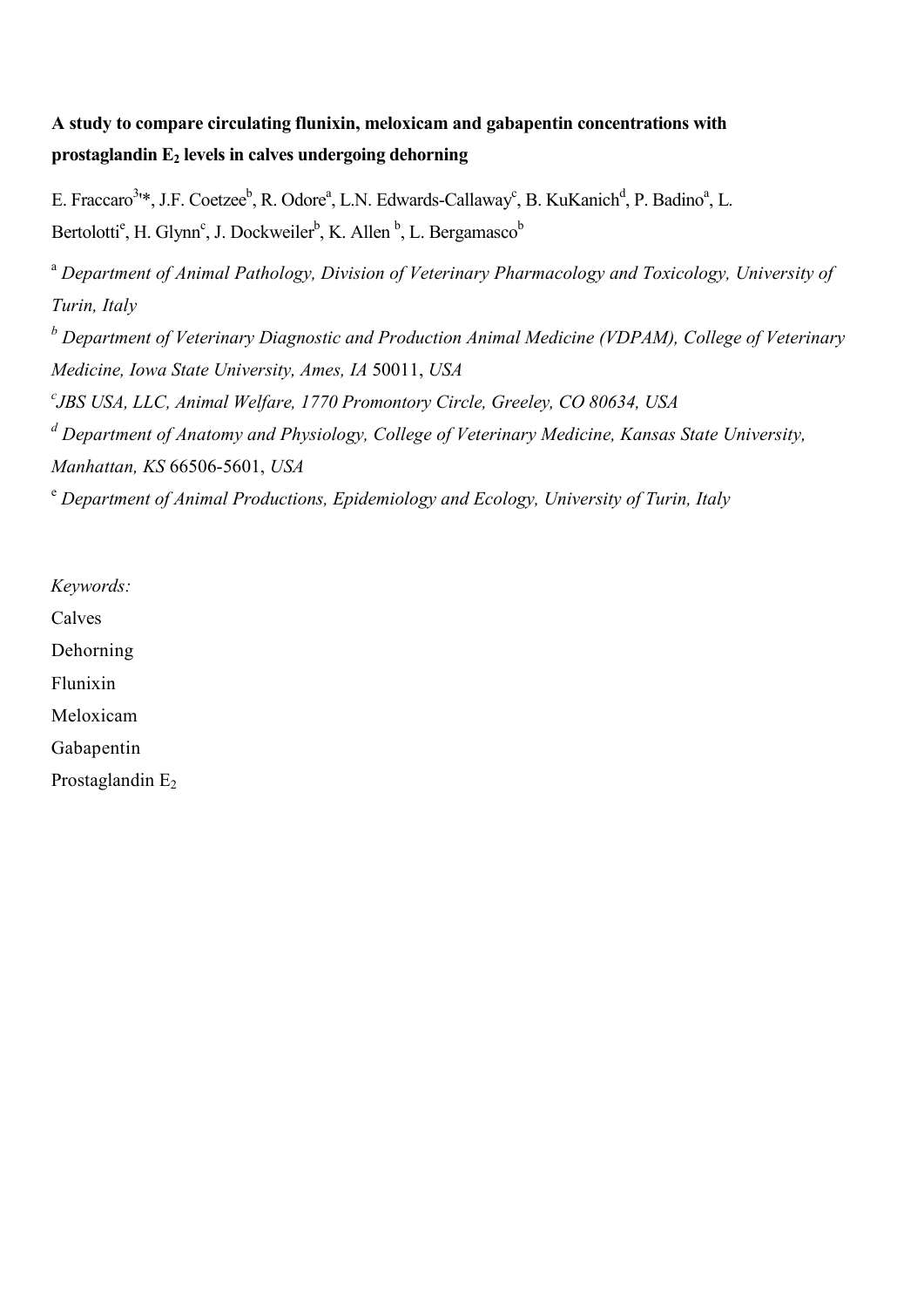#### A B S T R A C T

The purpose of this study was to investigate the pharmacokinetics of intravenous flunixin (2.2 mg/kgb.w.), oral meloxicam (1 mg/kg b.w.), oral gabapentin (15 mg/kg b.w.) alone or co-administrated with meloxicam as well as the effects of these compounds on prostaglandin  $E_2$  (PGE<sub>2</sub>) synthesis in calves subjected to surgical dehorning. Plasma samples collected up to 24 h after drug administration were analyzed by liquid chromatography/mass spectrometry, whereas blood  $PGE<sub>2</sub>$  levels were measured by immunoenzymatic assay. In plasma, the terminal half-live of flunixin, meloxicam and gabapentin were 6.0 h (range, 3.4-11.0 h), 16.7 h (range, 13.7-21.3 h) and 15.3 h (range, 11-32.9 h), respectively. The co-administration of single doses of gabapentin and meloxicam did not seem to affect the pharmacokinetic profile of the two drugs except for gabapentin that reached significantly ( $P < 0.05$ ) higher maximum serum concentration  $(C_{\text{max}})$  when co-administered with meloxicam, than when administered alone. At 5, 360 and 720 min after dehorning, a significant ( $P < 0.01$ ) decrease in PGE<sub>2</sub> concentration was observed in flunixin-treated animals compared with control calves. Moreover, circulating log PGE<sub>2</sub> concentrations were inversely proportional to log flunixin concentrations ( $R^2 = 0.75$ ; P < 0.0001). None of the other drugs significantly affected blood PGE<sub>2</sub> levels. Further assessment of oral meloxicam and gabapentin in established pain models is required to formulate science based analgesic recommendations to enhance animal well-being after dehorning.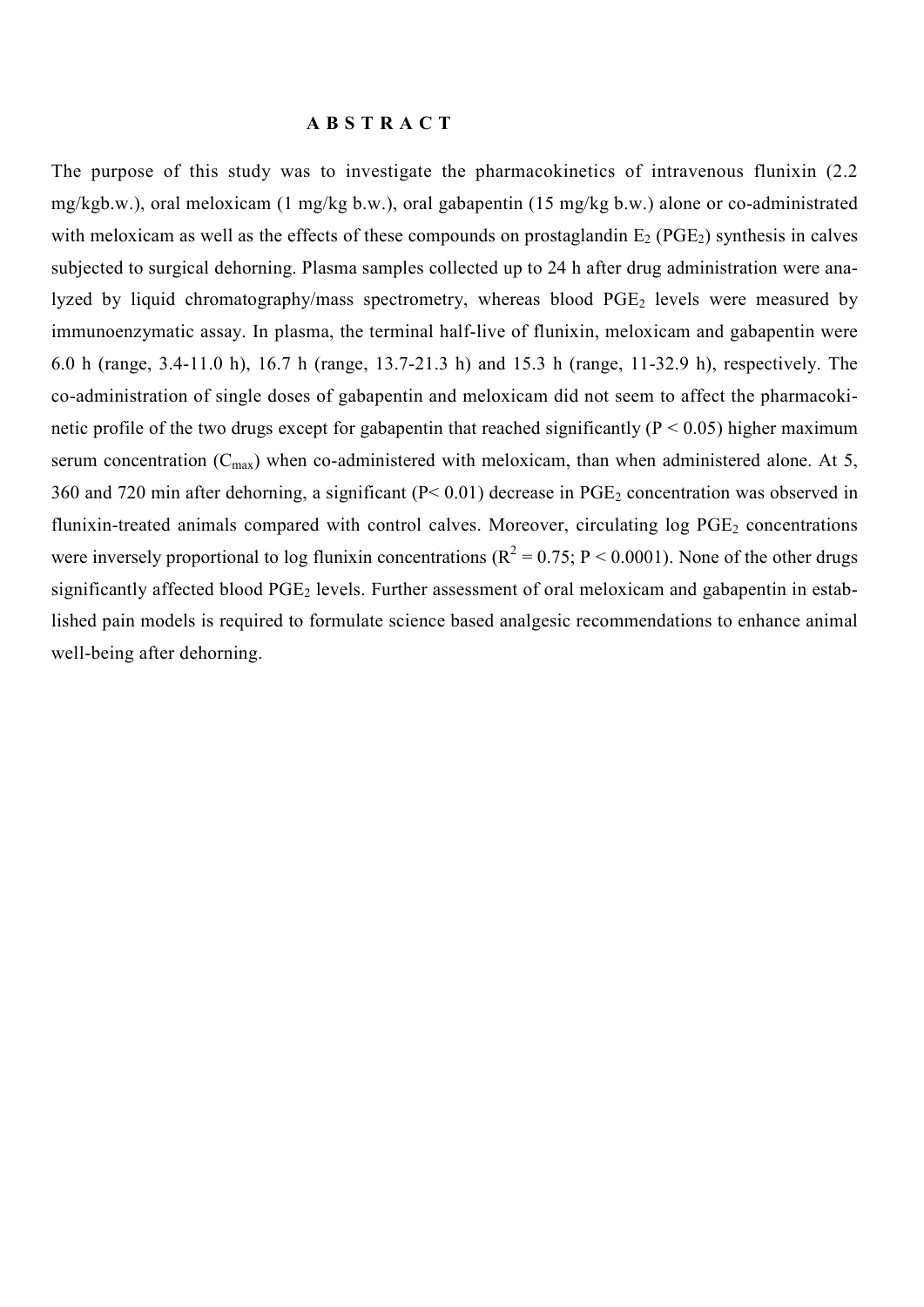#### 1. Introduction

Dehorning is one of the most common livestock management procedure performed in the United States with approximately 4 million calves dehorned every year (NASS National Agricultural Statistics Service, 2010). Handling and management of horned animals can negatively impact human and animal safety. Horned dairy cows pose a risk for stockpersons during routine management practices (milking, hoof trimming, calving) and veterinary examinations (Gottardo et al., 2011). Moreover, horned animals can cause injury to herdmates during aggressive interactions and competition during feeding (AVMA, 2006). Therefore, horn buds of young dairy and beef calves are normally removed to reduce the risk of injuries to farm workers or to other cattle. Physiological and behavioral studies indicate that, regardless of the method used, typical procedures used for dehorning are painful for at least 2 h after surgery (Petrie et al. 1996) and potentially as long as 24 h or 44 h (Faulkner and Weary, 2000; Heinrich, 2007). Pain associated with dehorning has been quantified through behavioral measures, such as ear flicks, head rubs, changes in posture (Grandahl-Nielsen et al., 1999; Faulkner and Weary, 2000), and magnitude and duration of physiological stress responses, such as serum cortisol concentration (Petrie et al., 1996; Graf and Senn, 1999; Heinrich, 2007), heart and respiratory rates (Grendahl-Nielsen et al., 1999; Heinrich, 2007; Stewart et al., 2008), corneal temperature (Stewart et al., 2008) and electroencephalogram (Gibson et al., 2007). Despite the fact that this procedure is painful, providing pain relief is uncommon due to a number of factors, including cost, tradition, lack of knowledge, and fear of drug residues in meat (Stafford et al., 2006). Also within Europe, the dehorning of cattle is a very common procedure. The outcomes of a recent study performed by Gottardo et al. (2011) showed that dehorning was carried out on 80% of the 639 surveyed farms. Fifty-two percent of the farmers reported that this practice causes prolonged postoperative pain but pain management is rare. Indeed, in several Member States livestock mutilation such as dehorning is regulated by European Council Directive 98/58/EC (1998). According to this regulation owners and keepers have to take all reasonable steps to ensure that animals are not caused any unnecessary pain, suffering and injury. It has been postulated that the low motivation toward the adoption of practices able to reduce pain might arise from the limited willingness to cover the costs for analgesia or the support of a veterinarian.

In the US, a further barrier is the fact that there are no analgesics specifically approved for pain relief in livestock and this unavailability represents a substantial obstacle in veterinary clinical practice. Under the Animal Medicinal Drug Use Clarification Act (AMDUCA) extra-label drug use (ELDU) is permitted, under the supervision of a veterinarian and only for FDA-approved animal and human drugs, when the health of the animal is threatened. ELDU is not permitted if it results in violative food residues. By contrast, in the European Union flunixin is approved for adjunctive therapy of respiratory disease and pain relief when administered at 2.2 mg/kg IV, and meloxicam is approved for adjunctive therapy of acute respiratory disease, diarrhea, acute mastitis and pain relief at 0.5 mg/kg IV or SC.

In order to facilitate drug approvals, reliable and accurate measures of pain are needed. Additionally, it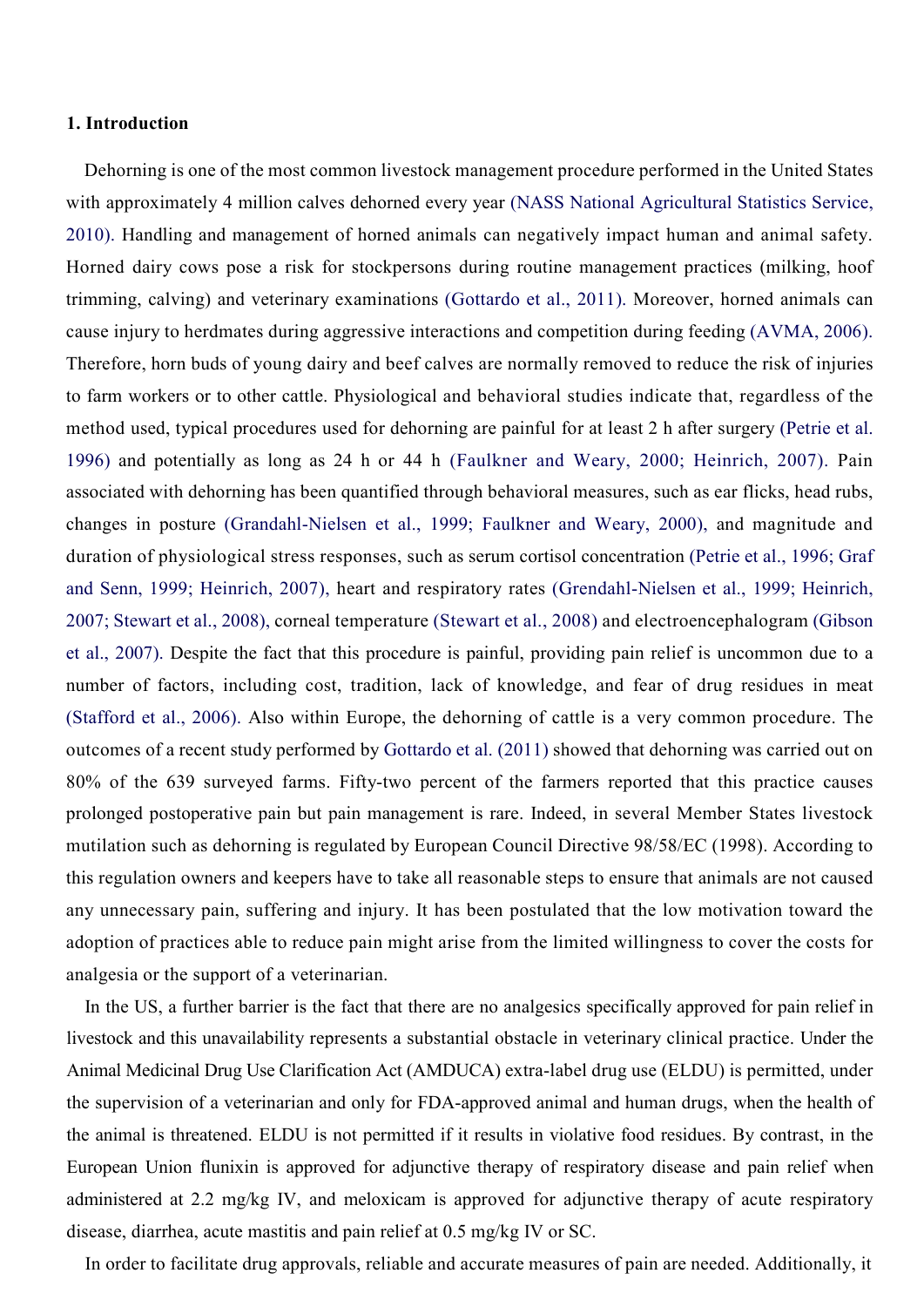is also crucial to understand the relationship between analgesic drug regimens and the suppression or mitigation of pain.

Several studies have demonstrated that the administration of nonsteroidal antiinflammatory drugs (NSAIDs) before dehorning decreases plasma cortisol response (Milligan et al., 2004; Baldridge et al., 2011; Coetzee et al., 2011). Furthermore, NSAID administration while dehorning has been shown to have positive effects on calf behavior (Theurer et al., 2012).

Nonsteroidal anti-inflammatory drugs prevent inflammation by inhibiting cyclooxygenase (COX), the enzyme involved in the synthesis of prostanoids. Prostanoids are synthetized from arachidonic acid *via* the COX pathway, and largely contribute to the outset of inflammatory signs and pain (Atsufumi, 2011). There are two primary isoforms of COX enzymes: COX-1 and COX-2. Prostaglandins associated with the COX-1 isoform mainly regulate processes such as maintenance of the gastrointestinal tract, renal function and other homeostatic processes (Curry et al., 2005). Prostaglandins associated with the COX-2 isoform are mainly associated with pain and inflammation that result from tissue injury, although they are also constitutively expressed in the gastrointestinal tract and kidneys of different animal species (Radi, 2009; Kukanich et al., 2012).

Among prostanoids, prostaglandin  $E_2$  (PGE<sub>2</sub>) and, perhaps PGI<sub>2</sub>, have the greatest impact on processing of pain signals (Takada et al., 2007). In injured tissues COX-2 expression is increased producing  $PGE_2$  that result in sensitization of peripheral nociceptors coupled with enhanced pain transmission (KuKanich et al., 2012). Nonsteroidal anti-inflammatory drugs reduce production of prostanoids including PGE2 both in the spinal cord and at the periphery by inhibiting COXs, thereby diminishing inflammatory and/or postoperative pain (Atsufumi, 2011). Flunixin meglumine is the only NSAID approved by the US Food and Drug Administration for use in cattle, and its approval is limited in treating symptoms of fever associated with mastitis and respiratory disease (Coetzee, 2011). Any administration of flunixin meglumine expressly for pain relief in cattle thus represents an *extra-label* use with its concomitant liability. Flunixin meglumine is a nonspecific COX inhibitor with a half-life of approximately 6-7 h in cattle (Landoni et al., 1995). By contrast, meloxicam preferentially inhibits the COX-2 isoform in some species, namely dog and horse (Streppa et al., 2002; Beretta et al., 2005). Little information concerning the inhibitory effects of meloxicam on COX-1 and COX-2 isoforms in cattle is available. In a study performed by Coetzee et al. (2009) it has been observed that, when administered orally, the drug has a half-life of approximately 27 h in cattle. These findings suggest that oral meloxicam administration may provide effective, long-lasting analgesia in ruminants thus representing a practical and cost-effective way for veterinarians to reduce pain associated with dehorning. However, as the drug is not licensed for use in cattle in the United States, meloxicam administration by any route represents an extralabel drug use.

Gabapentin [1-(aminomethyl) cyclohexane acetic acid] is a novel anti-epileptic agent, originally developed as a gamma-amino-butyric acid (GABA)-mimetic compound to treat spasticity, and it has been shown to have anticonvulsive effects not only in humans (Taylor, 1993; Satzinger, 1994) but also in dogs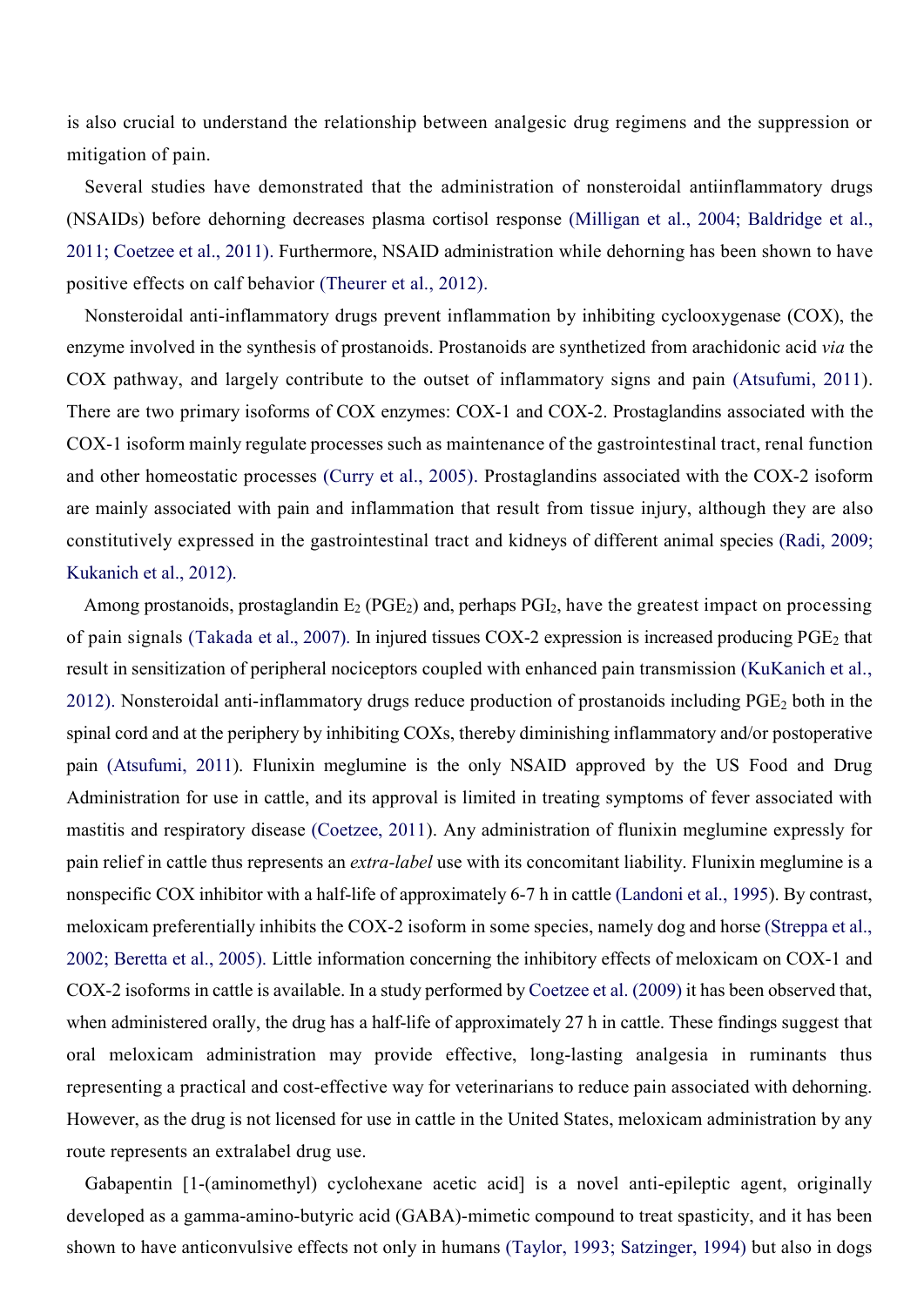(Govendir et al., 2005), rats (Mares and Haugvicova, 1997) and mice (Akula et al., 2009). Subsequent studies have established that gabapentin is also effective for the management of chronic pain of inflammatory or neuropathic origin (Hurley et al., 2002). It has also been reported that gabapentin can interact synergistically with NSAIDs to produce anti-hyperalgesic effects (Hurley et al., 2002; Picazo et al., 2006). Although gabapentin is commonly prescribed for the treatment of chronic pain in humans, there is a paucity of trials investigating its pharmacokinetics and effects in cattle (Vinuela-Fernandeza et al., 2007; Coetzee et al., 2011; Malreddy et al. 2012). Pharmacokinetics information of flunixin meglumine, meloxicam and gabapentin associated with painful procedures such as dehorning are needed to provide useful information regarding the potential use of these drugs to relieve pain in ruminants. Furthermore, the use of prostaglandin levels as bio-markers for NSAID-induced COX-inhibition (Landoni et al., 1995; Königsson et al., 2003; Lees et al., 2004; Takada et al., 2007) may provide useful information about the pharmacodynamic effects of these drugs.

The aim of the present study was twofold: (1) to assess any potential effects of the above mentioned drug treatment on  $PGE_2$  blood levels in cattle undergoing dehorning; (2) to investigate the pharmacokinetic profile of flunixin meglumine, meloxicam and gabapentin (alone or in combination with meloxicam) in cattle undergoing dehorning.

#### 2. Materials and methods

All experimental procedures were performed with the permission of the Institutional Animal Care and Use Committee (IACUC) at the Kansas State University.

## *2.1. Animals*

All animals were housed at the Kansas State University Beef Cattle Research Center, Manhattan, KS. Thirty-five Holstein steer calves aged 6 months, with an average weight of 169.5 kg, were enrolled in the study. All calves received a single subcutaneous dose (30 mg/kg) of oxytetracycline 300 mg/mL (Noromycin™ 300 LA, Norbrook Inc., Lenexa, KS), a single subcutaneous dose (5 mL) of an eight-way clostridial vaccine (Covexin® 8, Intervet/Scher-ing-Plough Animal Health, Summit, NJ), and a single subcutaneous dose (2 mL) of a bovine rhinopneumonitis preventative (Bovi-Shield GOLD® 5, Pfizer Animal Health, New York, NY). A topical pour-on comprised of 5% permethrin and 5% piperonylbutoxide (Ultra Boss® Pour-On Insecticide, Intervet/Schering-Plough Animal Health, Summit, NJ) was applied to all calves upon arrival and repeated as needed for fly control. Calves were acclimated for 19 days. Animals were considered healthy based on a physical examination performed by a veterinarian. Horn circumference and length were recorded for each calf.

## *2.2. Housing and husbandry*

Calves were housed in identical  $36.52 \text{ m}^2$  pens with concrete floors in groups of five. One half of each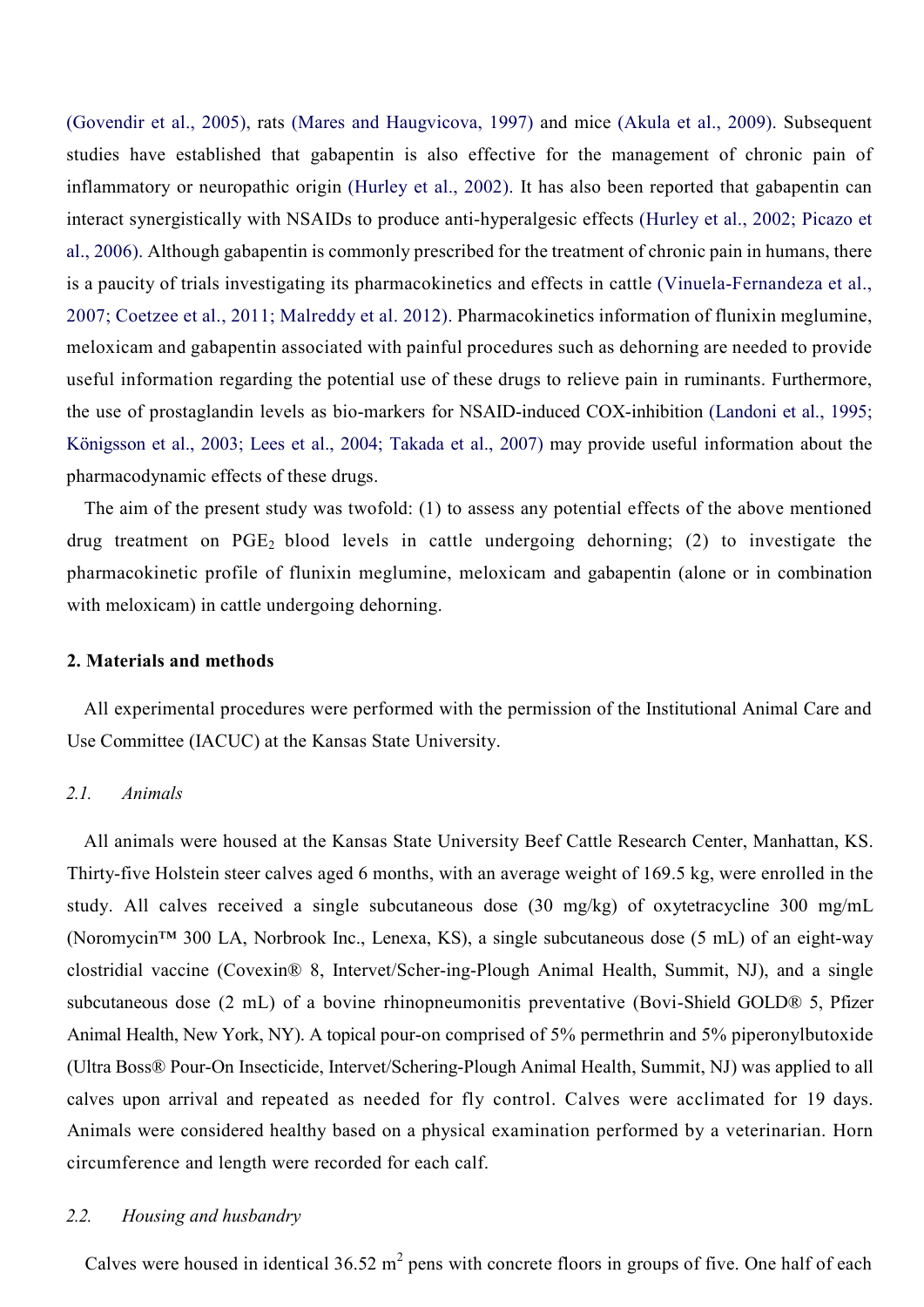pen was shaded by mesh shade cover. Calves were fed 10.10 kg of a growth diet at 1:00 PM each day. The diet was composed of 47.15% brome hay, 18.61% dried distillers grains with solids, 13.37% steep-monocalcium phosphate, 9.42% soybean hull, 7.98% dry rolled corn, 2.10% vitamin premix, and 1.38% mineral supplement. Water was offered *ad libitum* via an automatic waterer.

## *2.3. Jugular catheterization*

Approximately 24 h before the beginning of the study, each calf was restrained for catheter placement. The area over the jugular vein was clipped and disinfected using 70% isopropyl alcohol and povidone iodine swabs. A 14G x 140 mm jugular catheters (Abbo-cath-T (305 mL/min), Abbott Ireland, Sligo, Republic of Ireland) with 76 cm extension sets (Extension Set with Slip Luer Slide Clamp, Abbott Ireland, Sligo, Republic of Ireland) were placed on the shaved left side of the neck of all calves. Prior to catheter placement, 0.5 mL of 2% lidocaine hydrochloride (Lidocaine HCl 2% (20 mg/mL), Hospira Inc., Lake Forest, IL) were injected into the neck to provide analgesia before stab incision with a #22 scalpel blade and catheter insertion. Catheter patency was maintained using a heparinized saline (0.9% NaCl) flush solution (3 U of heparin sodium/mL of saline solution). Thereafter, calves were catheter-ized one day prior to their assigned study days following the above outlined procedure.

#### *2.4. Assignment to groups and drug administration*

Thirty-five steers were randomly assigned to one of five treatment groups  $(n = 7)$ : control (CONT; saline); meloxicam (MEL; 1mg/kgb.w.); gabapentin (GABA; 15 mg/kgb.w.); meloxicam and gabapentin (MELGABA; 1 mg/kg, and 15 mg/kgb.w., respectively); flunixin (FLU; 2.2 mg/kgb.w.). All steers were then given a random number using Excel random number generator so as to determine the order in which they would be dehorned. The dehorning procedure was recorded as d0. Weights were obtained one day (d-1) prior to dehorning in order to calculate individual dosages. Meloxicam and gabapentin were administered *per os* (PO) while flunixin was given IV (average 7.55 mL). Each steer received one oral dose and one intravenous (IV) dose, thus each received either a placebo bolus and IV drug or a drug bolus and IV placebo. Boluses (Porcine Hard Gelatin Capsules, Torpac, Inc., Fairfield, NJ) were prepared manually by opening a capsule and filling it full with whey (Spray Dried Pasteurized Whey, Kraft, Hartford, CA). If the bolus was to contain meloxicam and/or gabapentin, the whey and pills were placed in layers in the bolus so as to completely mask the pills in the bolus. The IV syringes (Monoject™ 12 mL syringes, Covidien, Mansfield, MA) were prepared with either the flunixin dosage or a volume of saline equivalent to the volume of flunixin when administered at 2.2 mg/kg. Steers were subjected to the same handling procedures including an intravenous injection on the right side of the neck and oral dosage of the bolus using a balling gun. Calves in the MEL group were given meloxicam tablets (Meloxicam Tablets USP 15 mg [NDC 29300-125-01], Unichem Pharmaceuticals USA Inc. Rochelle Park, NJ; Lot # GMMH10078) at 1 mg meloxicam/kg b.w. *per os* and given saline IV. For the GABA group, gabapentin capsules (Gabapentin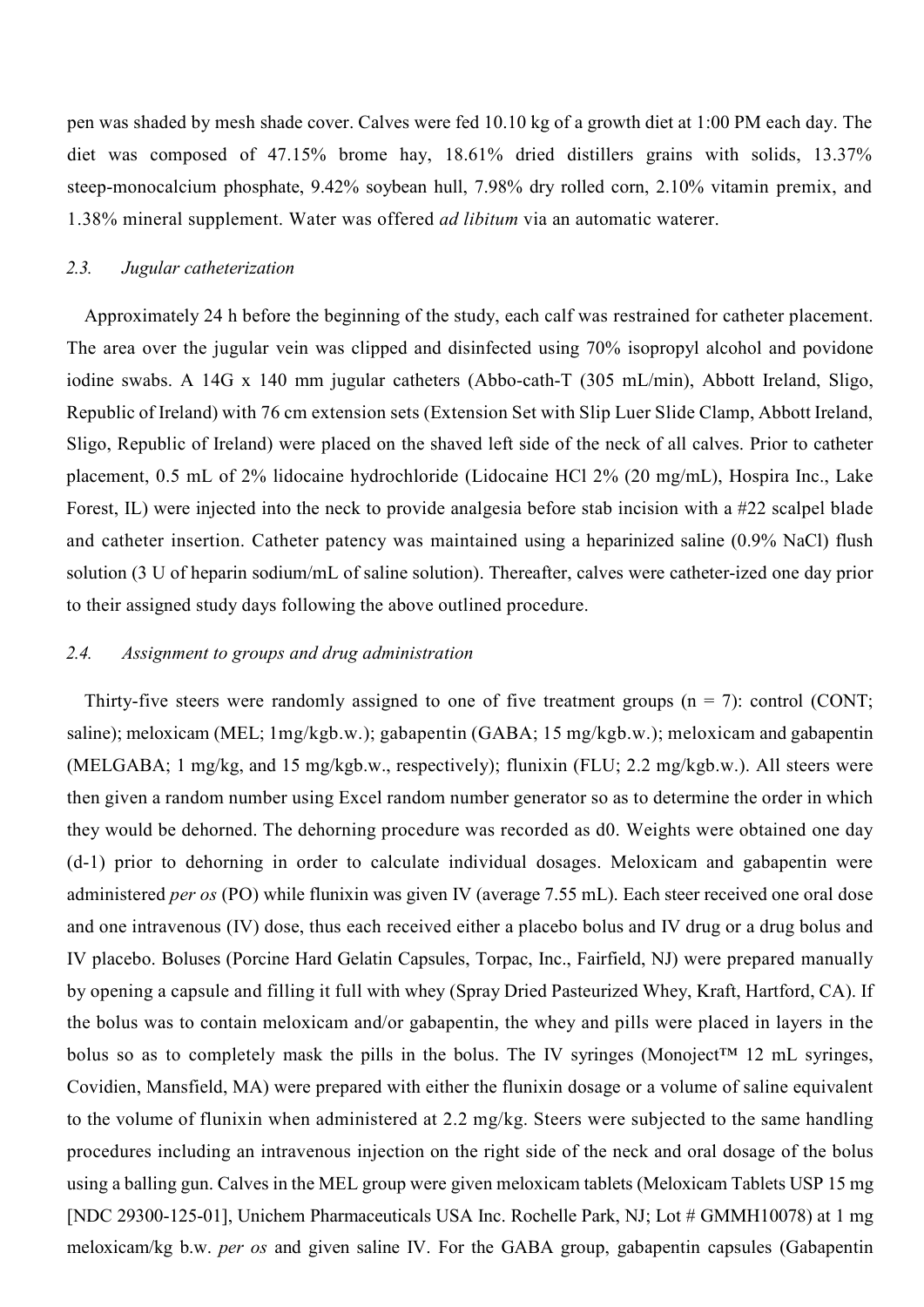Capsules 100 mg, Amneal Pharmaceuticals, Lot #HA39811; Gabapentin Capsules 300 mg, Greenstone Brand, Lot #V110200; Gabapentin Capsules Tablets 600 mg, Greenstone Brand, Lot #V110370) were administered at 15 mg gabapentin/kg b.w. *per os* as well as a dose of saline IV. Flunixin (Banamine - Flunixin Meglumine Injectable Solution, Schering-Plough Animal Health, Lot #0681105) was administered 2.2 mg flunixin/kg b.w. IV and a whey only bolus was administered to the FLU group *per os.* Steers placed in the control group received a bolus containing whey only *per os* and injection of saline IV. Drugs were administered by oral or IV routes immediately prior to dehorning.

#### *2.5. Dehorning*

On the day of the procedure calves were restrained in a chute with a head gate. 6 mL of a 2% lidocaine hydrochloride solution was administered around both corneal nerves 10 min before dehorning, prior to entering the chute. All animals were dehorned in a hydraulic, double-alley squeeze chute with a belly bar to prevent collapse (Daniels Manufacturing Co., Ainsworth, NE). Ten minutes after the application of local anaesthetic, both horns were removed with a Barnes-type scoop dehorner followed by cautery of the blood vessels via hot iron. Dehorning was performed by the same technician for all animals.

## *2.6. Collection of blood samples*

Five milliliter blood samples were collected through a pre-placed jugular catheter (Abbocath-T (305 mL/min), Abbott Ireland, Sligo, Republic of Ireland) at baseline (12 min before drugs administration), 5 min, 360 min, 720 min and 24 h after drug administration for PGE<sub>2</sub> determination. Further 5 mL aliquots samples were taken at baseline (before drugs administration), 5 min, 30 min, 60 min, 120 min, 240 min, 360 min, 480 min, 720 min and 24 h and once a day for 7 days after treatment for pharmacokinetic parameter analysis. Samples were placed in sodium-heparinised and lithium-heparinised tubes (Vacuette 6 mL LH Tubes, Greiner Bio-One, Kremsmünster, Austria) for pharmacodynamic and pharmacokinetic assays, respectively. Blood samples collected into lithium heparin tubes were stored on ice for no longer than 30 min before incubation and analysis for  $PGE<sub>2</sub>$  concentration.

#### *2.7. PGE2 analysis*

For each time point, 3 mL of whole blood were incubated in glass tubes for 24 h at 37 °C. At the end of incubation, all samples were centrifuged at 400g for 10 min at room temperature. The resulting supernatant was stored at  $-80$  °C until the determination of plasma PGE<sub>2</sub> levels using a commercially available standard ELI-SA kit (Prostaglandin E<sub>2</sub> Kit, Cayman Chemical Company, Ann Arbor, MI) (Fuchs et al., 2002).

This assay is based on the competition between  $PGE_2$  and a  $PGE_2$ -acetylcholinesterase (AChE) conjugate (PGE Tracer) for a limited amount of PGE Monoclonal Antibody. Because the concentration of the PGE2 Tracer is held constant while the concentration of  $PGE_2$  varies, the amount of  $PGE_2$  Tracer that is able to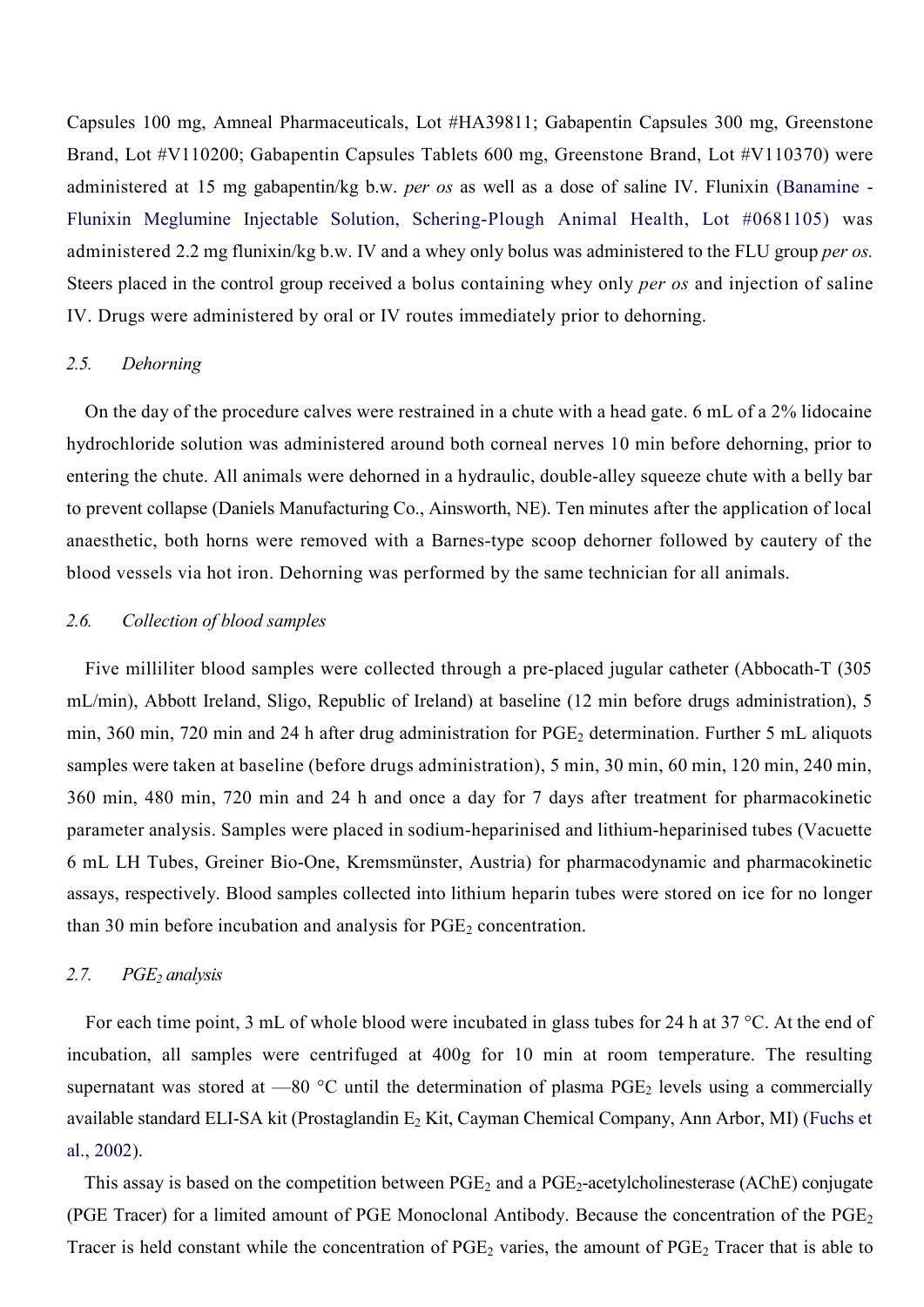bind to the  $PGE_2$  Monoclonal Antibody will be inversely proportional to the concentration of  $PGE_2$  in the well. This antibody-PGE complex binds to goat polyclonal anti-mouse IgG that has been previously attached to the well. The plate is washed to remove any unbound reagents and then Ellman's Reagent (which contains the substrate to AChE) is added to the well. The product of this enzymatic reaction has a distinct yellow color and absorbs strongly at 412 nm. The intensity of this color, determined spectrophotometrically, is proportional to the amount of  $PGE<sub>2</sub>$  Tracer bound to the well, which is inversely proportional to the amount of free  $PGE<sub>2</sub>$  present in the well during the incubation. (Prostaglandin  $E_2$  EIA Kit - Monoclonal. Cayman Chemical Item No. 514010. Kit booklet)

#### *2.8. Plasma drug analysis*

Plasma concentrations of meloxicam *(m/z* 352.09?1 14.90) and gabapentin (m/z 172.1?154.1) were determined with high-pressure liquid chromatography (Shimadzu Prominence, Shimadzu Scientific Instruments, Columbia, MD, USA) and mass spectrometry (API 2000, Applied Biosystems, Foster City, CA, USA). Plasma samples or standards (50 lL) were added to 200 lL of internal standard (piroxicam 0.5 lg/mL in methanol, *m/z* 332.12?95.10 and pregab-alin 5 lg/mL, *m/z* 160.00?142.00) in methanol with 0.1% formic acid to precipitate the proteins. The samples were vortexed for 5 s and centrifuged for 10min at 10,000xg. The supernatant, 200 lL, was transferred to an injection vial with the injection volume set to 10 lL. The mass spectrometer was set to multiple reaction mode (MRM), source temperature was 350 °C, spray voltage was +5000 V, curtain gas 10a.u., and the collision associated gas 12 a.u. The collision energy was 20,17,33, and 35 V for gabapentin, pregabalin, meloxicam, and piroxicam, respectively. The mobile phase consisted of A: acetonitrile and B: 0.1% formic acid at a flow rate of 0.4 mL/min. The mobile phase consisted of 100% B from 0 to 0.5 min with a linear gradient to 50% B at 2.5 min which was maintained until 5 min, followed by a linear gradient to 100% B at 5.5 min with a total run time of 8 min. Separation was achieved with a C1 8 column (ACE C18AR, 150 mm x 2.1 mm x 5 lm, MAC-MOD Analytical, Chadd's Ford, PA, USA) maintained at 40 °C. The standard curve was linear from 0.01 to 5 lg/mL for meloxicam and from 0.25 to 10 lg/mL for gabapentin. The standard curves were accepted if the correlation coefficient exceeded 0.99 and predicted values were within 15% of the actual values. The accuracy of the assay was  $98 \pm 10\%$  of the actual value and the coefficient of variation was 6% determined on replicates of 5 each at 0.01, 1, and 5 lg/mL for meloxicam. The accuracy of the assay was  $98 \pm 5\%$  of the actual value and the coefficient of variation was 5% determined on replicates of 5 each at 0.25, 2.5, and 10 lg/mL for gabapentin.

Plasma concentrations of flunixin *(m/z* 297.14?264.00) were also determined with high-pressure liquid chromatography and mass spectrometry. Plasma samples or standards (50 lL) were added to 200 lL of internal standard (piroxicam 0.5 lg/mL in methanol, *m/z* 332.12?95.10) in methanol with 0.1% formic acid to precipitate the proteins. The samples were vortexed for 5 s and centrifuged for 10 min at 10,000 xg. The supernatant, 200 lL, was transferred to an injection vial with the injection volume set to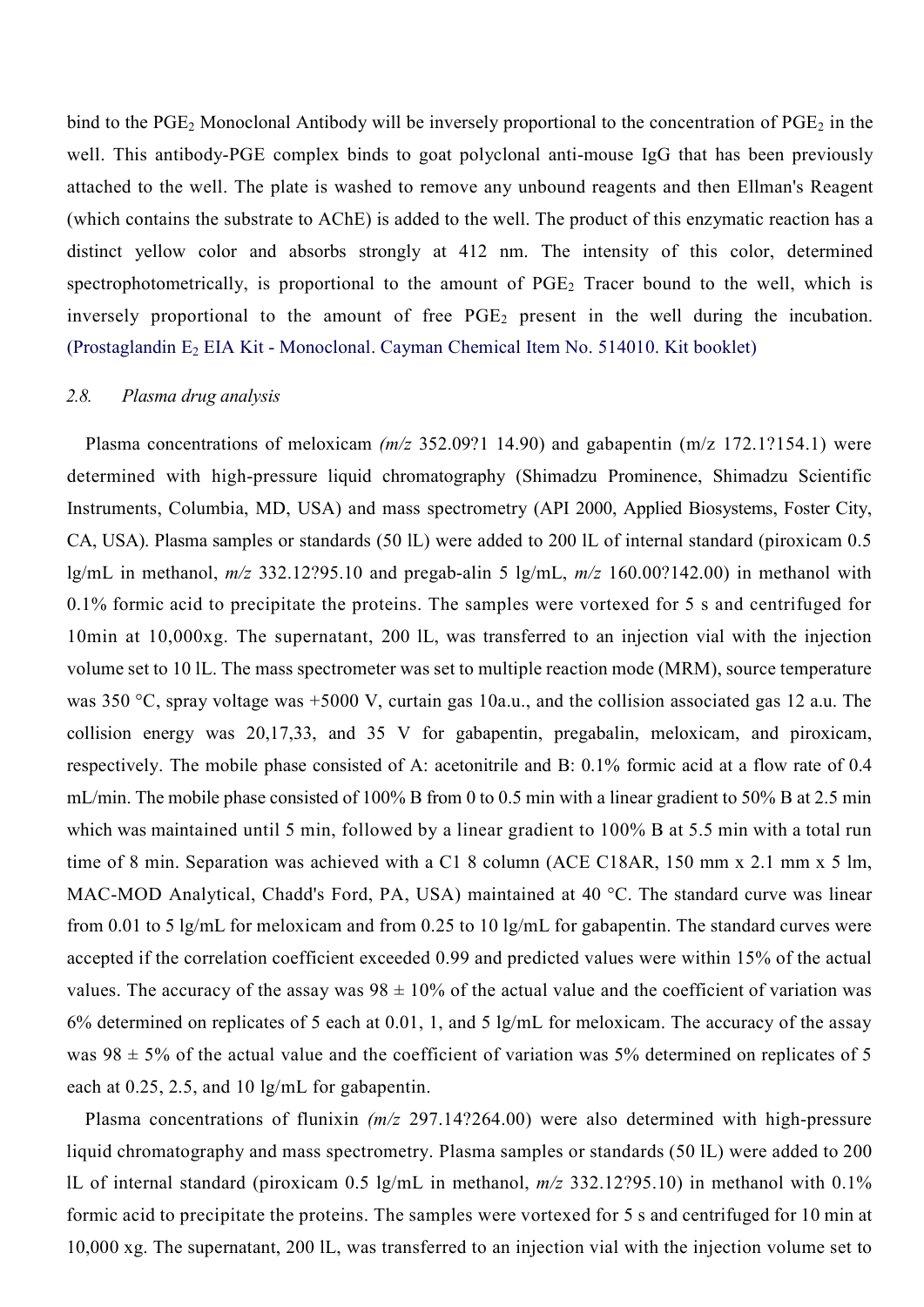10 lL. The mass spectrometer was set to MRM, source temperature was 400 °C, spray voltage was +5000 V, curtain gas 20 a.u., and the collision associated gas 12 a.u. The collision energy was 53 and 35 for flunixin and piroxicam, respectively. The mobile phase consisted of A: acetonitrile and B: 0.1% formic acid at a flow rate of 0.4 mL/min. The mobile phase consisted of 85% B from 0 to 0.5 min with a linear gradient to 50% B at 2.5 min which was maintained until 5 min, followed by a linear gradient to 85% B at 5.5 min with a total run time of 8 min. Separation was achieved with a C1 8 column (Supelco Discovery 50 mm x 4.6 mm x 5 uM, St. Louis, MO, USA) maintained at 40 °C. The standard curve was linear from 0.01 to 55 lg/mL. The standard curves were accepted if the correlation coefficient exceeded 0.99 and predicted values were within 15% of the actual values. The accuracy of the assay was  $100 \pm 10\%$  of the actual value and the coefficient of variation was 6% determined on replicates of 5 each at 0.01, 1, and 25 lg/mL.

## *2.9. Pharmacokinetic analysis*

Pharmacokinetic analyses were performed with computer software (WinNonlin 5.2, Pharsight Corporation, Mountain View, CA, USA) using noncompartmental methods. The variables calculated included the area under the curve from time 0 to infinity (AUC 0-INF) using the linear trapezoidal rule, area under the first moment curve from time 0 to infinity (AUMC 0-INF), plasma clearance (Cl), plasma clearance per fraction of the dose absorbed (Cl/F), apparent volume of distribution (area method) (Vz), Vz per fraction of the dose absorbed (Vz/F), terminal half-life  $(7>2)$ , and mean residence time extrapolated to infinity (MRT 0-INF). The percent of the AUC extrapolated to infinity (AUC extrapolated) was determined. The maximum serum concentration  $(C_{max})$  and time to maximum serum concentration  $(T_{max})$  were determined directly from the data. The concentration extrapolated to time 0 (C0) was determined by log-linear regression of the first two time points after IV drug administration.

## *2.10. Statistical analysis*

Differences in the plasma  $PGE_2$  concentrations between treated animals and control group were determined using Kruskal-Wallis rank sum test at each sampling time point. In the case of significant differences among all groups a Wilcoxon rank sum test was used for post-hoc comparisons between each treatment group and the controls, at each sampling time. Correlation between  $PGE_2$  and drug concentrations was tested using Spearman's rank correlation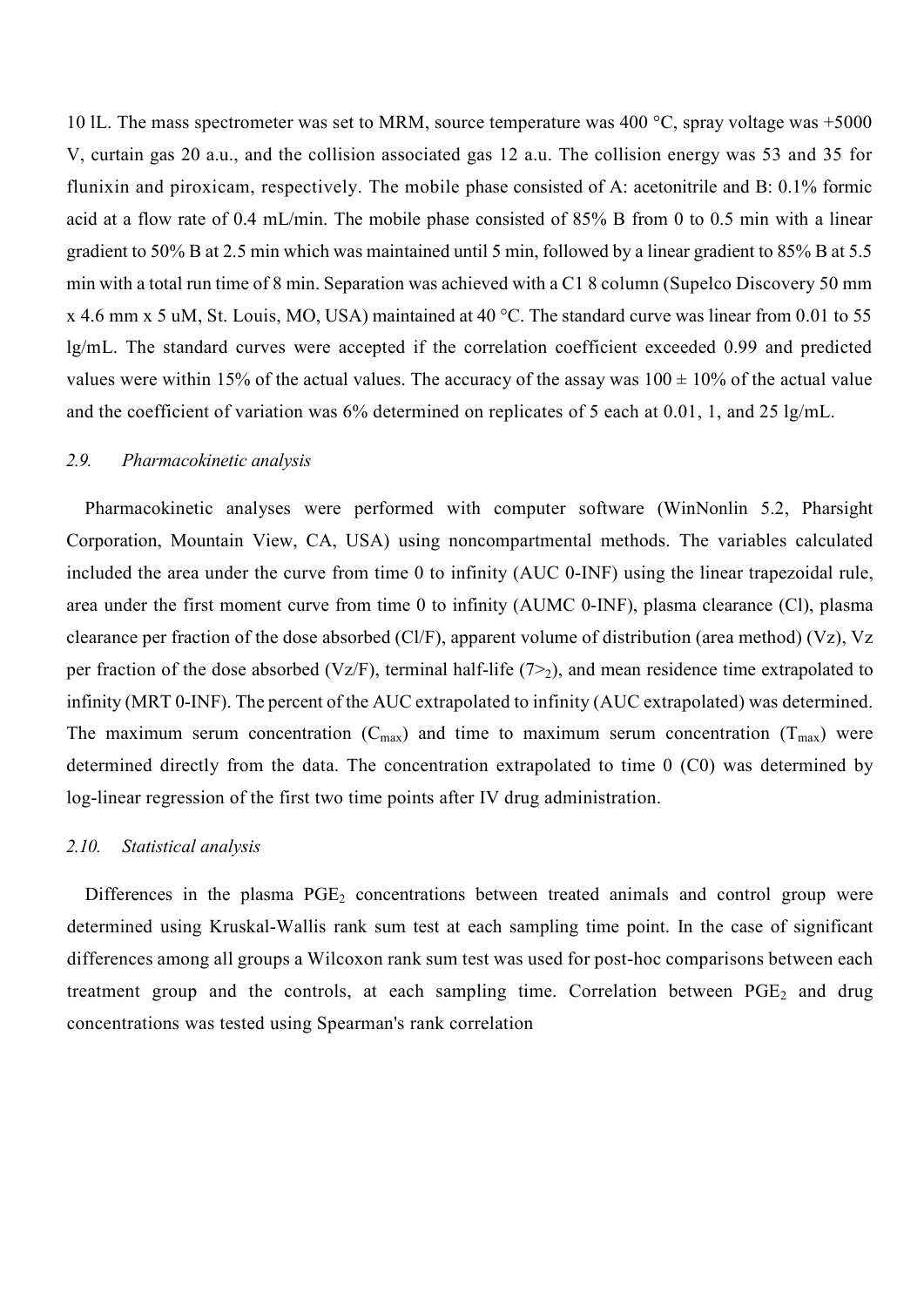

Fig. 1. Time course of plasma prostaglandin  $E_2$  (PGE<sub>2</sub>) synthesis in control and treated calves (2.2 mg/kg) b.w IV flunixin, 1 mg/kg b.w. meloxicam per os, 15 mg/kg b.w. per os gabapentin, 1 mg/kg b.w. per os meloxicam and 15 mg/kg b.w per os gabapentin). Values are mean  $\pm$  SEM (n = 7). \*P < 0.01 control vs treated calves;  $"P \le 0.001$  control vs treated calves.

test, assuming a directional alternative hypothesis (H1: Rho<0). All analyses were performed using R software (R Development Core Team (2012). R: A language and environment for statistical computing. R Foundation for Statistical Computing, Vienna, Austria. ISBN 3-900051-07-0, URL http://www.R-project.org/).

Pharmacokinetic parameters (AUC 0-INF, C<sub>MA</sub>X, T<sup>^</sup>, MRT 0-INF, and TMAX) for meloxicam and meloxicam with gabapentin and gabapentin and gabapentin with meloxicam were assessed for differences using the Mann-Whitney Rank Sum Test (Sigma Plot 12, SyStat Software). The significance level was *P <*  0.05.

#### 3. Results

#### 3.1. Plasma PGE<sub>2</sub> concentration

Plasma PGE<sub>2</sub> concentrations measured at each time point in the different treatment groups are shown in Fig. 1. A significant decrease in plasma  $PGE_2$  concentrations was observed at 5 ( $P = 0.0003$ ), 360 (P  $= 0.0003$ ) and 720 min (P = 0.008) after treatment in the flunixin group compared with controls. Even though a slight decrease in  $PGE_2$  concentration was found also in the meloxicam treated group at 360 min, no significant differences were recorded by comparing each time point with control group values (Wilcoxon rank sum test  $P > 0.05$  in all cases).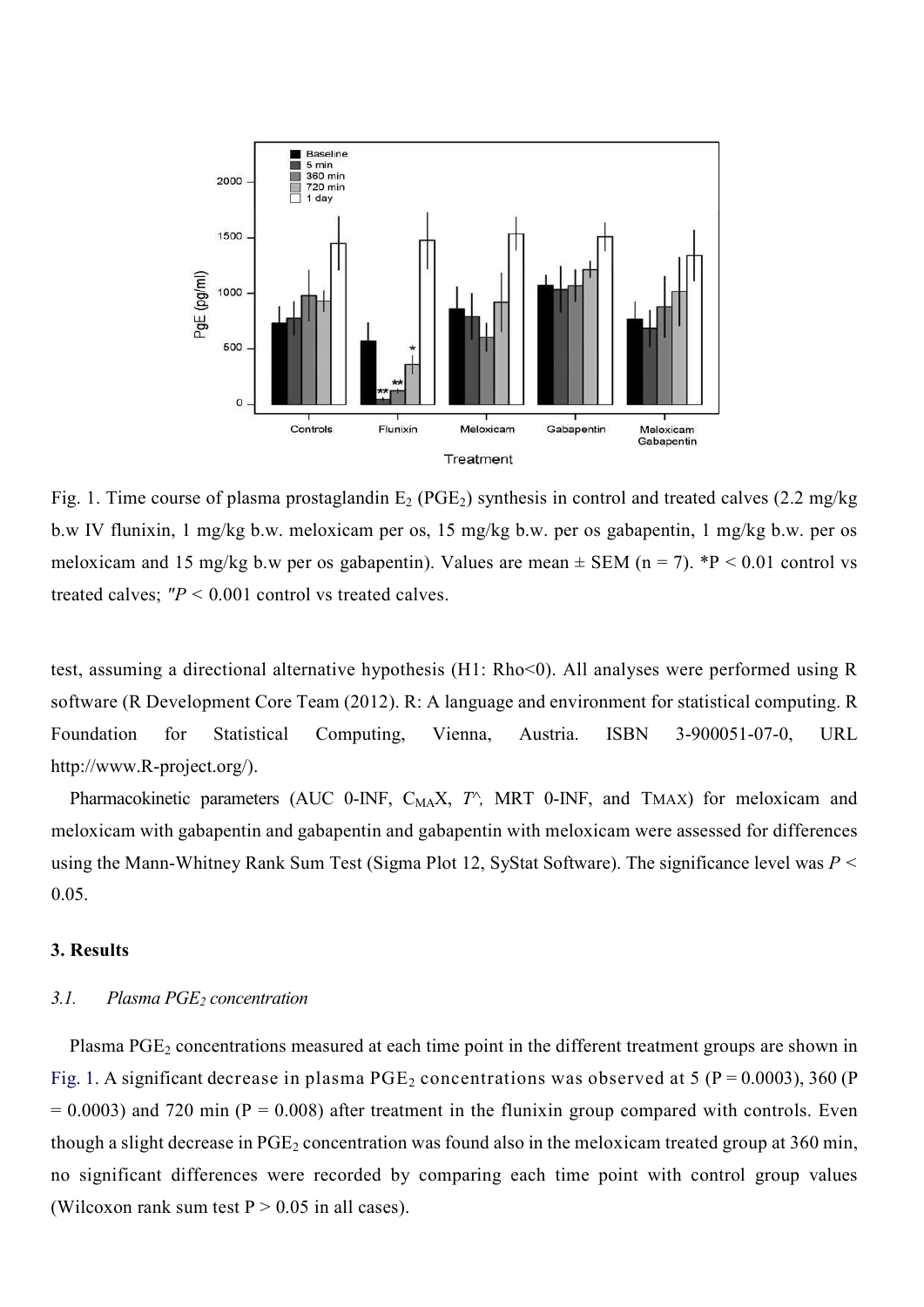## *3.2. Pharmacokinetic parameter estimates*

Fig. 2A-E shows plasma concentrations relative to time profile of flunixin, meloxicam, gabapentin and



Fig. 2A. Plasma flunixin concentrations (mean ± SEM)





Fig. 2B. Plasma meloxicam concentration (mean  $\pm$ 

meloxicam with gabapentin treatments in calves. Pharmacokinetic parameter estimates



Fig. 2C. Mean values  $\pm$  SEM of the plasma gabapentin concentrations after oral administration of the drug at 15 mg/kg per os in calves.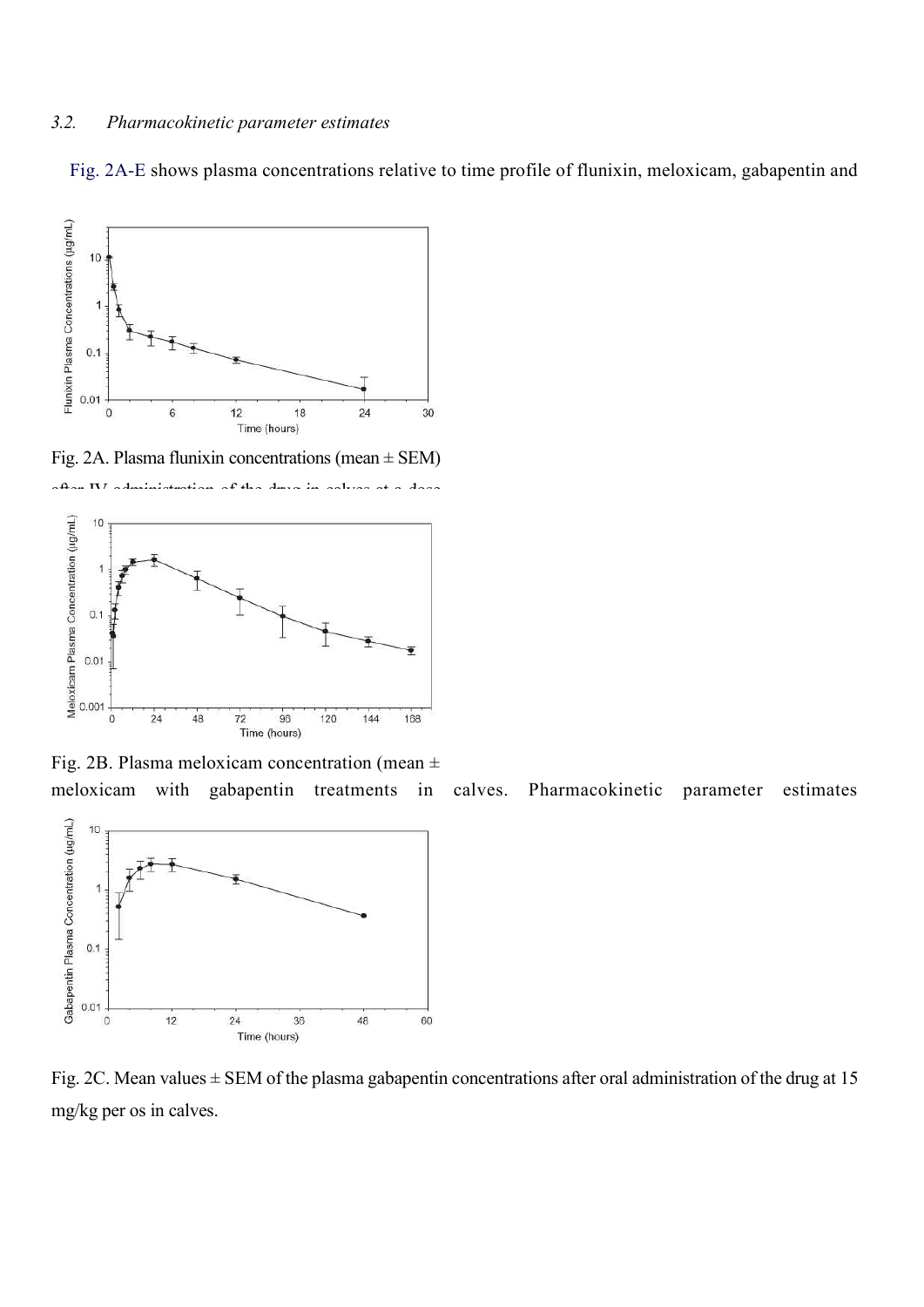

Fig. 2D. Plasma meloxicam concentration (mean  $\pm$  SEM) following the administration of 1 mg/kgb.w. per os meloxicam with 15 mg/kgb.w. per os gabapentin in calves.



Fig. 2E. Plasma gabapentin concentration (mean  $\pm$  SEM) following the administration of 1 mg/kg b.w. per os meloxicam with 15 mg/kgb.w. per os gabapentin in calves.

are summarized in Table 1 and include the median and range. One animal was excluded from the flunixin pharmacokinetic analysis due to a sample labelling error. In plasma, the terminal half-lives of flunixin, meloxicam and gabapentin were 6.0 h (3.4-11.0 h), 16.7 h (13.7-21.3 h) and 15.3 h (11-32.9 h), respectively. The median and range volume of distribution (Vz) for flunixin (2.28 L/kg; 1.27-4.46 L/kg). The Vz/F for meloxicam was  $0.338$   $(0.285-0.479)$  L/kg and was 4.45  $(2.94-6.79)$  L/kg for gabapentin).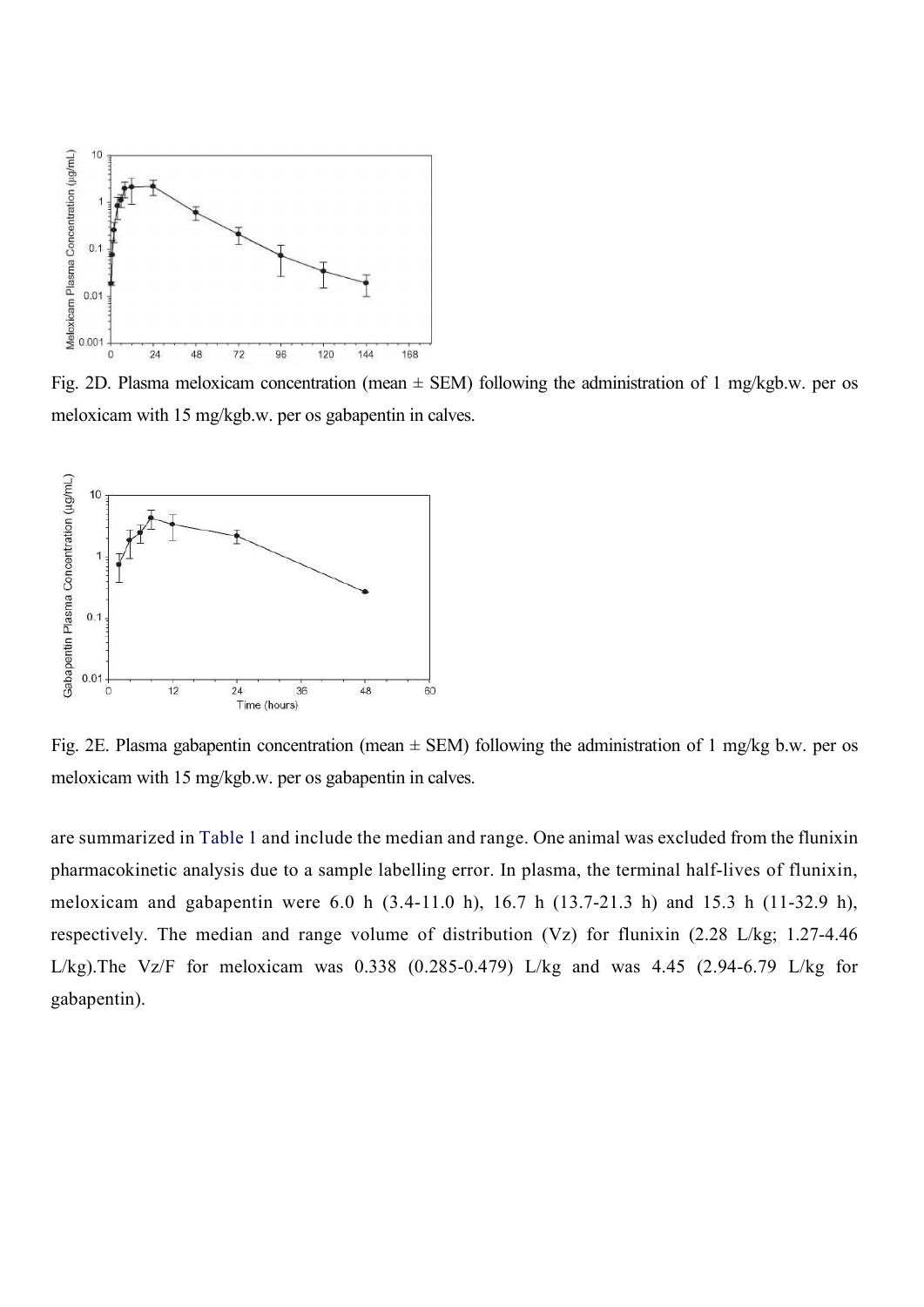## Table 1

Plasma median (minimum-maximum) pharmacokinetic variables of IV flunixin (2.2 mg/kg b.w), oral meloxicam (1 mg/kg b.w.), oral gabapentin alone (15 mg/kg b.w.), and oral meloxicam with gabapentin (1 mg/kg b.w. and 15 mg/kg b.w, respectively) in calves. AUC0-1<sup> $=$ </sup> Area under the curve from 0 to 1. Cl/F = Total body clearance per fraction of drug absorbed.  $T^{\wedge}$  = terminal elimination half-life. Vz/F = Volume of distribution per fraction of dose absorbed. MRTo  $oo$  = mean residence time extrapolated to infinity. The P-value, if included, compared the median meloxicam and gabapentin pharmacokinetic parameter values with those derived from the individual meloxicam or gabapentin treatment group, and was determined using the Mann-Whitney Rank Sum test.

| Parameter                | Flunixin                 | Meloxicam              | Gabapentin          | Meloxicam (Meloxicam + Gabapentin) | Gabapentin (Meloxicam + Gabapentin) |
|--------------------------|--------------------------|------------------------|---------------------|------------------------------------|-------------------------------------|
| $AUC_{0-\infty}$         | 7.9                      | 78                     | 87.2                | 91.4                               | 122.8                               |
| $(h \mu g/mL)$           | $(6.5 - 9.0)$            | $(41.3 - 93.4)$        | $(59.2 - 134.9)$    | $(48.1 - 146.2)$                   | $(61.9 - 142.3)$                    |
| $[$ <i>P</i> -value $]$  |                          |                        |                     | [0.279]                            | [0.105]                             |
| Cl (mL/min/kg)           | 4.7                      |                        |                     |                                    |                                     |
|                          | $(4.1 - 5.7)$            |                        |                     |                                    |                                     |
| $Cl/F$ (mL/min/kg)       |                          | $0.218(0.177 - 0.403)$ | $2.87(1.82 - 4.24)$ | $0.18(0.11 - 0.33)$                | $2.06(1.73-4.06)$                   |
| $CO$ ( $\mu$ g/mL)       | $15.3(14.5-16.2)$        | $\sim$                 |                     |                                    |                                     |
| $C_{\text{max}}$ (µg/mL) | $\blacksquare$           | $1.9(1.3-2.1)$         | $2.7(2.2-4)$        | $2.3(1.4-4.6)$                     | $4.1(2.3-6.5)$                      |
| $[P-value]$              |                          |                        |                     | [0.130]                            | [0.038]                             |
| $T_{15Z}$                | $6.0(3.4-11)$            | $16.7(13.7-21.3)$      | $15.3(11-32.9)$     | 14.6 (11.9-24.5)                   | 13.2 (10.4-23.3)                    |
| (h)                      |                          |                        |                     |                                    |                                     |
| $[$ <i>P</i> -value $]$  |                          |                        |                     | [0.328]                            | [0.721]                             |
| $MRT_{0-\infty}$         | $3.2(2.0-5.9)$           | 34.2 (26.2-42.3)       | 26.6 (19.8-51.2)    | 29.4 (23.9-33.4)                   | $23.7(18.3 - 37.1)$                 |
| (h)                      |                          |                        |                     |                                    |                                     |
| [P-value]                |                          |                        |                     | [0.161]                            | [0.645]                             |
| $T_{\rm max}$            | $\overline{\phantom{a}}$ | $24(12-24)$            | $8(6-12)$           | $18(8-24)$                         | $8(8-12)$                           |
| (h)                      |                          |                        |                     |                                    |                                     |
| $[$ <i>P</i> -value $]$  |                          |                        |                     | [0.574]                            | [0.645]                             |
| Vz (L/kg)                | $2.28(1.27 - 4.46)$      | a.                     |                     |                                    |                                     |
| Vz/F (L/kg)              | æ.                       | $0.338(0.285 - 0.479)$ | 4.45 (2.94-6.79)    | $0.25(0.13 - 0.40)$                | $3.4(1.6-3.7)$                      |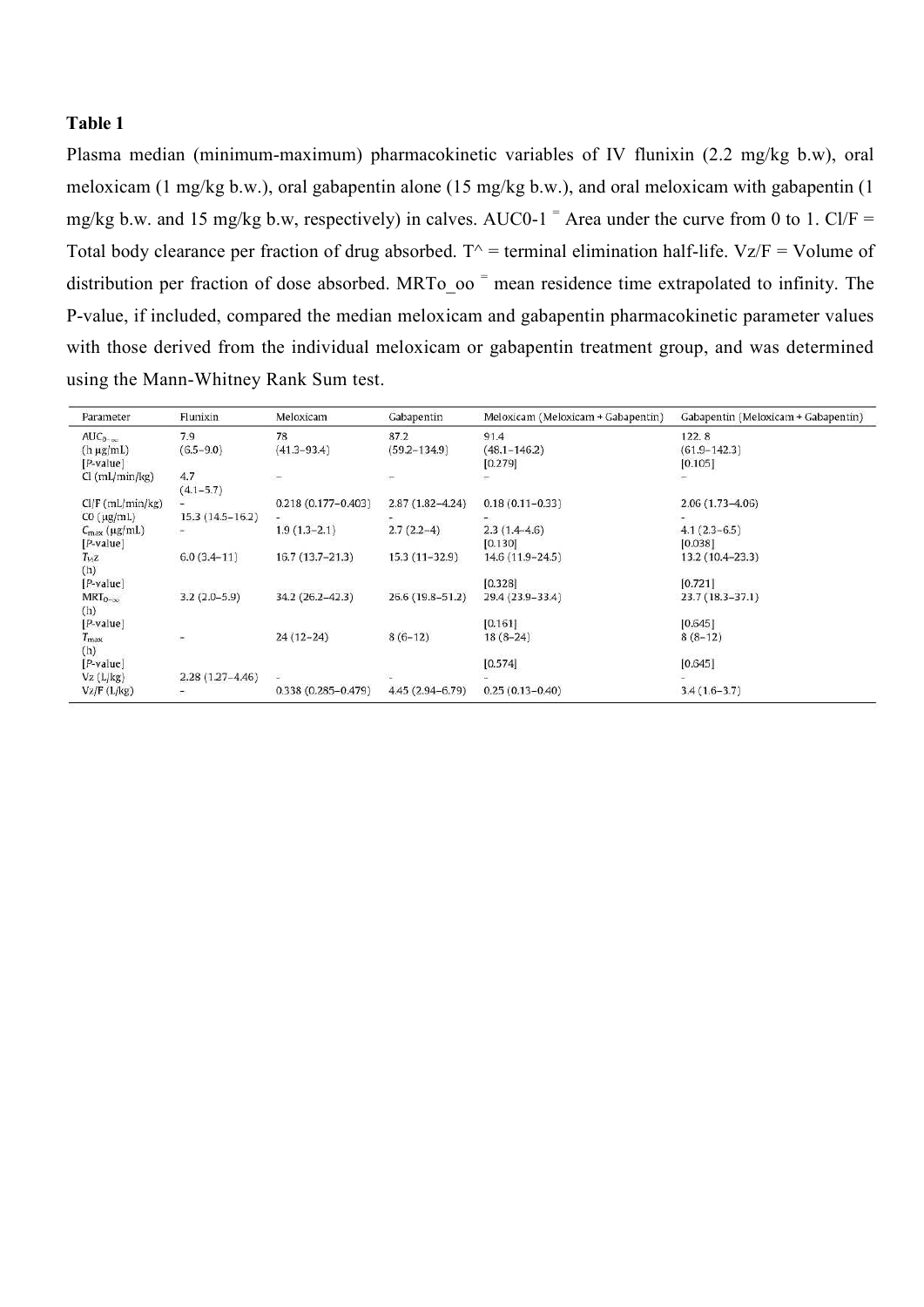The area under the plasma-concentration time curve (AUC) was  $7.9h\lg/mL$  (6.5-9.0 h lg/mL), 78 h lg/mL  $(41.3-93.4 \text{ h } \text{lg/mL})$  and  $87.2 \text{ h } \text{lg/mL}$   $(59.2-134.9 \text{ h } \text{lg/mL})$  for flunixin, meloxicam and gabapentin, respectively. When co-administered with meloxicam, gabapentin showed significantly ( $P \leq$ 0.05) higher C<sub>max</sub> values (4.1 lg/mL; 2.3-6.5 lg/mL) than those relating to the drug given alone (2.7 lg/mL; 2.2-4.0 lg/mL. The only significant correlation between blood drug and  $PGE_2$  levels was the negative correlation observed between blood  $PGE_2$  and flunixin concentrations (Rho: -0.707, P<0.0001).

## 4. Discussion

In the present study the pharmacokinetics of flunixin, meloxicam, and gabapentin and their capability to inhibit prostaglandin  $E_2$  synthesis in calves undergoing dehorning were investigated.

The pharmacokinetic properties of intravenous flunixin and oral meloxicam had already been studied in calves (Landoni et al., 1995; Coetzee et al., 2009; Mosher et al., 2011). Flunixin pharmacokinetic parameters in our study are in agreement with those reported by Landoni and colleagues (1995). Flunixin elimination half-life in calves is longer than that reported for cats (Lees and Taylor, 1991), dogs (Hardie et al., 1985) and horses (Lees et al., 1987).

Our results indicate that a median  $C_{\text{max}}$  of 1.9 lg/mL (range 1.3-2.1 lg/mL) occurred approximately 24 h (range 12-24 h) after oral meloxicam administration. The mean  $T_{\text{max}}$  value in our study is longer than those previously observed in calves treated with oral meloxicam (Coetzee et al., 2009, 2011; Mosher et al., 2011). By contrast, lower mean AUC values were found. The discrepancies could be ascribed to the different oral formulations used to perform the studies. In the studies performed by Coetzee and others (2009 and 2011) and by Mosher and others (2011) tablets were crushed and mixed with water to make a suspension, whereas in our study meloxicam tablets were administered in a bolus mixed with whey to completely mask the tablets.

The pharmacokinetic estimates for gabapentin alone are similar to those found by Coetzee and colleagues (2011), whereas some differences have been found when considering the co-administration with meloxicam. It is noteworthy that the plasma elimination half-life of gabapentin in calves is considerably longer than previously reported in horses (Dirikolu et al., 2008) and dogs (Kukanich and Cohen, 2011). Moreover, in humans and horses the drug peak plasma concentration is achieved much sooner than reported in our study. The differences can probably be attributed to a decreased rate of absorption due to dilution and retention of the drug in the forestomachs (Coetzee et al., 2011).

When considering the co-administration of gabapentin and meloxicam, gabapentin elimination half-life in the present study was longer than 8.12 h reported previously (Coetzee et al., 2011). The reason for the difference is not known, but may be due random individual variability, differences in formulation, or true pharmacokinetic differences in these animals.

Although the  $C_{\text{max}}$  of gabapentin co-administered with meloxicam was higher compared with gabapentin alone, the co-administration of single doses of gabapentin and meloxicam does not seem to affect any other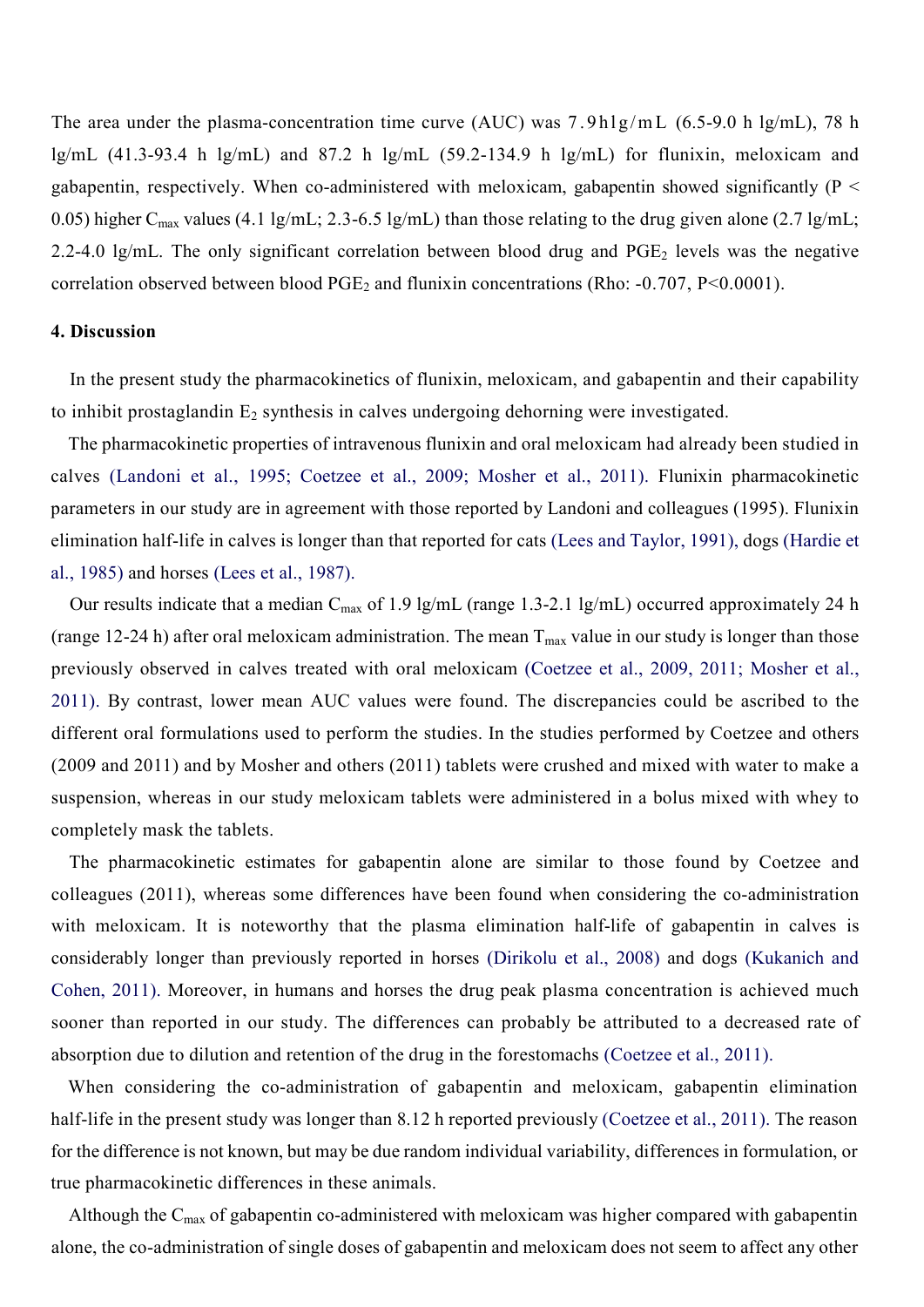pharmacokinetic parameters. Therefore, as with respect to pharmacodynamics any synergistic effect was observed, the therapeutic impact of higher  $C_{\text{max}}$  should be further investigated.

Our data indicate that flunixin administered intravenously at a dose of 2.2 mg/kg significantly suppresses the synthesis of  $PGE_2$  at 5, 360 and 720 min post-treatment as confirmed by the negative correlation between  $PGE_2$  concentrations and blood flunixin levels. Königsson and colleagues (2003) found that in dairy goats plasma concentrations of 15 - ketodihydro $PGF_{2a}$ , a PG-metabolite, significantly declined 15 min after flunixin irrespective of route of administration. Furthermore, Landoni and colleagues (1995) demonstrated that the intravenous administration of flunixin exerts inhibitory effects on serum thromboxane  $B_2$  and exudate PGE<sub>2</sub> concentrations in calves using a model of acute inflammation. As observed for thromboxane  $B_2$  by Landoni and colleagues, in the present study flunixin inhibited blood  $PGE_2$  levels up to 12 h, although maximal inhibition was reached at early sample collection time. In beef calves, the intravenous administration of flunixin has been shown to provide visible pain relief up to 8 h postcastra-tion (Currah et al., 2009). On the other hand, prolonged PGE<sub>2</sub> inhibition is more likely to induce NSAID adverse effects (KuKanich et al., 2012). From this point of view it has been suggested that recently licensed more selective NSAIDs show a decreased frequency of adverse effects compared to drugs such as flunixin. Wallace et al. (2000) have found that selective inhibition of either COX-1 or COX-2 does not elicit gastric damage in the rat, whereas inhibition of both isoforms of COX is required for the development of gastric erosions after NSAIDs administration.

Indeed, it is of interest that meloxicam did not significantly affect blood PGE<sub>2</sub> levels, although a slight decrease was observed at 360 min after treatment. This could in part be due to the time of treatment, immediately prior to dehorning. According to Coetzee et al., (2009) and to our data, in fact, the  $T_{\text{max}}$  for oral meloxicam ranges from 12 to 24 h depending on drug formulation used. However, when considering plasma PGE<sub>2</sub> levels at 720 min and 1 day post-treatment, PGE<sub>2</sub> concentration was even higher than at baseline suggesting no effect of the drug on  $PGE_2$  synthesis. Some studies investigating the effects of meloxicam on pain sensitivity of calves following dehorning have reported changes in behaviour and decrease of physiological response (e.g. heart and respiratory rate, serum cortisol levels) during the first 6-9 h post-surgery (Heinrich et al., 2009, 2010). Recently, Theurer et al. (2012) have demonstrated that the administration of oral meloxicam shows potential positive effects on calf behavioral changes post-dehorning. This finding seems partially in disagreement with our results. However, it has been suggested that NSAIDs can exert actions other than COX inhibition (McCormack and Brune, 1991; Landoni et al., 1995). Some NSAIDs such as carprofen, for example, inhibit the activation of Nuclear Factor Kappa-B which in turn regulates proinflammatory enzymes and cytokines (Tegeder et al., 2001). As such, the correlation of  $PGE_2$  levels with other indicators of pain and/or pain relief (e.g. behavioral and clinical observations) could provide more precise information about meloxicam analgesic effect in cattle undergoing dehorning. It has been demonstrated that in piglets the analgesic effects of meloxicam should be tested by an experimental method in which drug effect is assessed for responses directly related to its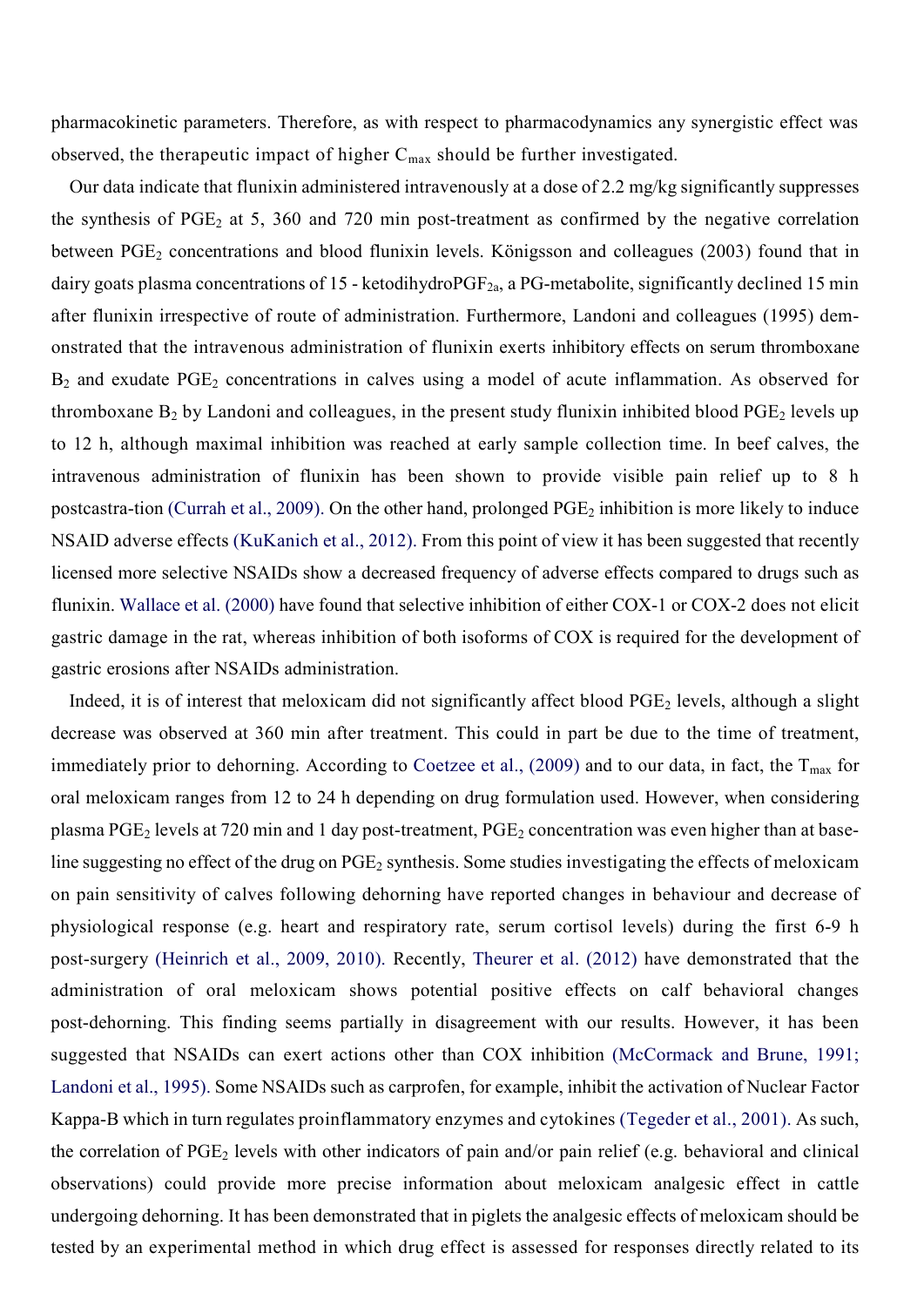clinical use (e.g. local temperature) as the inhibition of  $PGE_2$  levels is limited (Fosse et al., 2008, 2011). Furthermore, it is important to note that compounds that are highly selective COX-2 inhibitors in one species may not necessarily exert the same selectivity in other species (Beretta et al., 2005). From this point of view there is little information concerning the inhibitory activity of meloxicam on COX-1 and COX-2 isoforms in cattle. The evaluation of blood thromboxane levels following meloxicam treatment could probably provide more information about the pharmacodynamic behavior of the drug in this species.

As expected gabapentin alone did not significantly affect blood  $PGE<sub>2</sub>$  levels. The slight effect observed when co-administered with meloxicam can probably be ascribed to the latter. Nevertheless the present research is part of a larger study investigating the effects of selected analgesic drugs including gabapentin on different outcome measures. From this point of view, further steps will be the correlation of such indicators with gabapentin pharmacokinetic parameters in order provide new insights into gabapentin analgesic effects in cattle undergoing dehorning. Although gabapentin mechanism of action has not been fully elucidated, the drug is thought to bind to voltage gated calcium channels acting presinap-tically to decrease the release of excitatory neurotransmitters (Taylor, 2009). It has been suggested that gabapentin is effective against hypersensitivity induced by tissue injury and neuropathy but not in acute pain models (Cheng and Chiou, 2006). Thus, as mentioned above, the focus of future research will be to investigate the analgesic effect of the drug by means of physiological and behavioural reactions.

Together with other invasive husbandry procedures that have become common practice in modern animal husbandry, dehorning has recently been under the scrutiny of public opinion and nongovernmental organizations. Livestock producers and consumers have indicated that they need scientific measures of animal well-being to be used to determine how farm animals should be treated (Lusk et al., 2007). The FDA Center for Veterinary Medicine guidance for the development of effectiveness data for NSAIDs indicates that validated methods of pain assessment must be used for a drug to be indicated for pain relief in the target species (Coetzee et al., 2009). The need to provide pain relief and to identify reproducible markers of pain is also demonstrated by the huge amount of literature concerning this topic (Stafford and Mellor, 2005; Duffield etal.,2010; Baldridge et al., 2011; Gottardo etal., 2011). Therefore, the development of science-based dehorning guidelines, using validated measures of well-being, are urgently needed to assist production agriculture in addressing these concerns. Moreover, veterinarians need effective and convenient means of providing analgesia to calves undergoing dehorning. Within the EU, meloxicam is approved for IV and SC injection at a dose rate of 0.5 mg/kgb.w. with a withdrawal time of 15 days for meat and 5 days for milk (Smith et al., 2008). According to our pharmacokinetic data and to those by Coetzee and colleagues (2009), the drug administered by oral route shows longer plasma half-life than previously reported for other NSAIDs and therefore it might be an effective long-acting practical alternative to injectable analgesia By contrast, given the time to maximum plasma drug concentration, oral preemptive analgesia should be administered several hours before surgery so that surgery coincides with peak drug concentrations. Neverthless, considering the mild effects induced by the drug on blood PGE<sub>2</sub>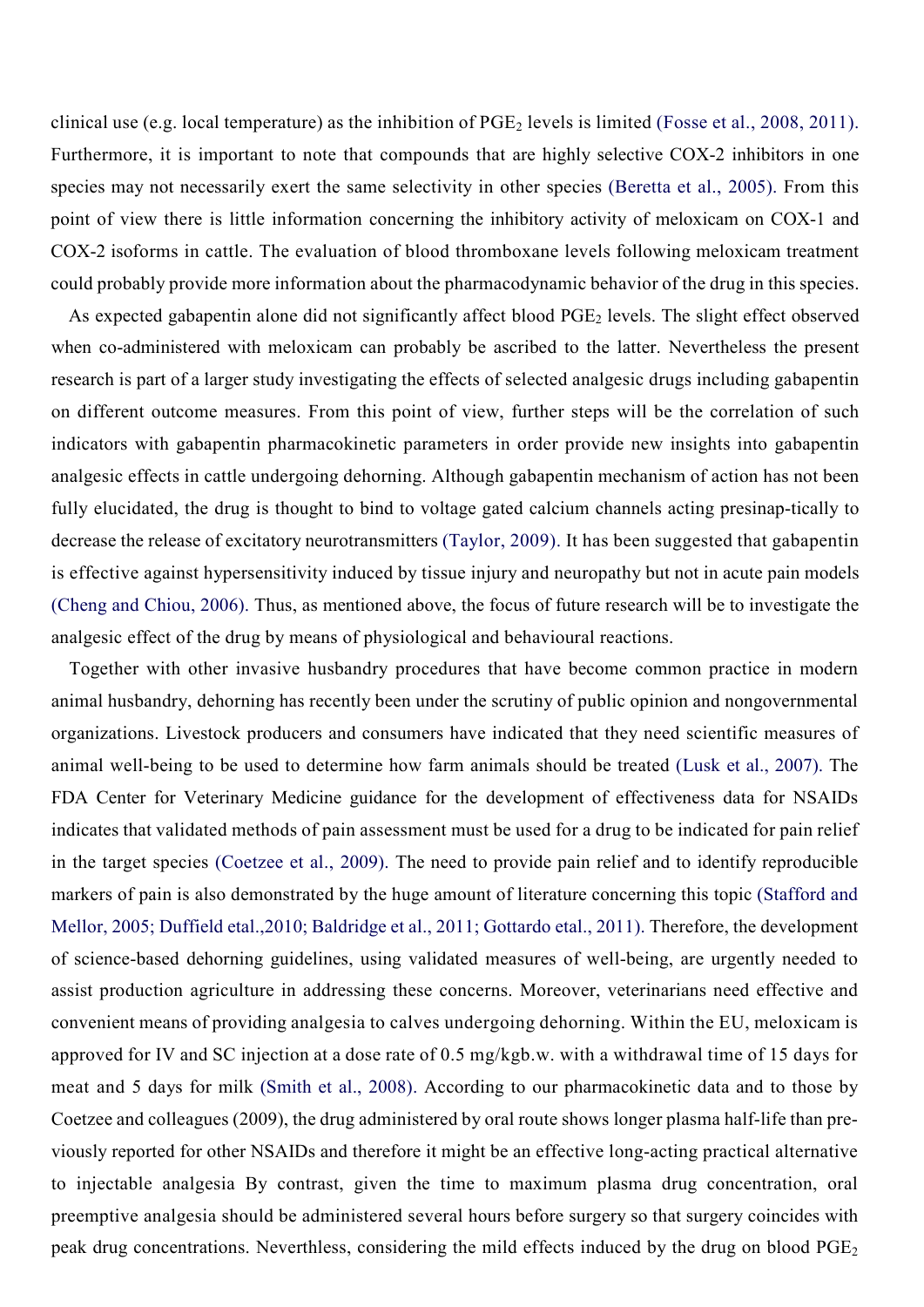levels, the pharmacodynamic behavior of oral meloxicam in cattle undergoing dehorning should be further investigated before formulating analgesic recommendation in such cattle.

## 5. Conclusion

Although NSAIDs are recognized as having analgesic properties, there currently are no analgesic drugs specifically approved in the US for alleviating pain in livestock. Our results suggest that administration of flunixin at a dose of 2.2 mg/kg intravenously, suppresses blood prostaglandin  $E_2$  synthesis in calves up to 12 h. Conversely, oral administration of meloxicam, gabapentin, meloxicam with gabapentin had no significant effect on PGE<sub>2</sub> blood concentration. However, other mechanisms could be involved in the analgesic action of these drugs. Further assessment of oral meloxicam and gabapentin in established pain models is required to formulate science based analgesic recommendations to enhance animal well-being after dehorning.

### Acknowledgements

The authors thank the Kansas State University Beef Cattle Research Center staff and all the student workers who made possible this project. Special thanks to Kara Smith and Colleen Hill for their help in laboratory work.

The study was supported by USDA-CSREES NRI Award No. 2009-65120-05729.

## References

- Akula, K.K., Dhir, A., Kulkarni, S.K., 2009. Effect of various antiepileptic drugs in a pentylenetetrazol-induced seizure model in mice. Methods & Findings in Experimental & Clinical Pharmacology 31, 423-432.
- American Veterinary Medical Association, 2006. Backgrounder: welfare implications of the dehorning and disbudding of cattle. Available at: http:// www.avma.org/ reference/backgrounders/dehorning\_cattle\_bgnd.asp.
- Atsufumi, K., 2011. Prostaglandin  $E_2$  and Pain-An Update. Biological and Pharmaceutical Bulletin 34,1170-1173.
- Baldridge, S.L., Coetzee, J.F., Dritz, S.S., Reinbold,J.B., Gehring, R., Havel, J., Kukanich, B., 2011. Pharmacokinetics and physiologic effects of intramuscularly administered xylazine hydrochloride-ketamine hydrochloride-butorphanol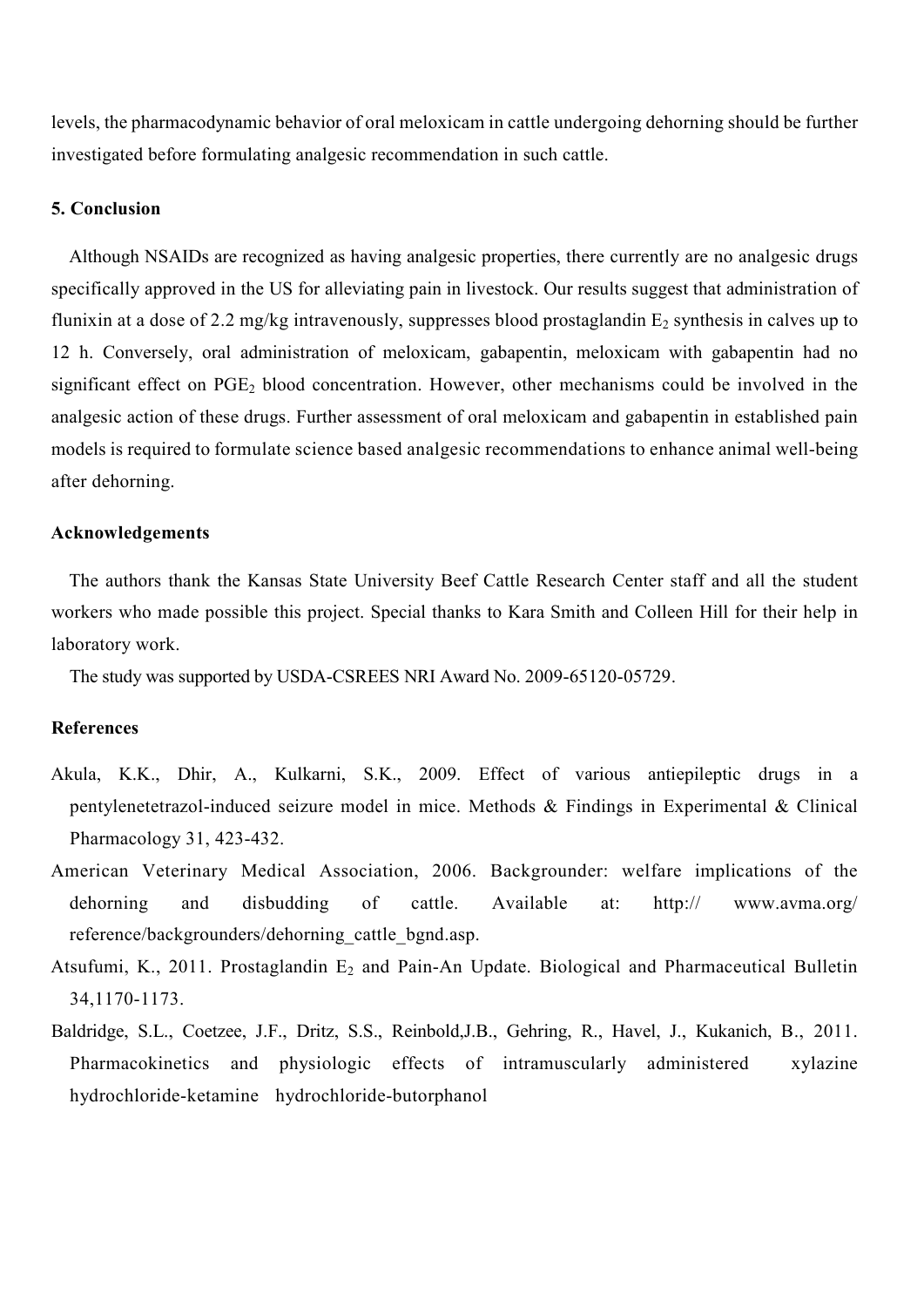tartrate alone or in combination with orally administered sodium salicylate on

biomarkers of pain in Holstein calves following castration and dehorning.

American Journal of Veterinary Research 72,1305-1317. Banamine (flunixin meglumine) Injectable Solution 50 mg/mL Veterinary (NADA

#101-479) (product information). Union, NJ: Intervet/Schering-Plough Animal

Health. Available at: http://intervetus.naccvp.com/?m=product\_view&u=

intervetus&p=intervetus&id=1047018. Beretta, C., Garavaglia, G., Cavalli, M., 2005. COX-1 and

COX-2 inhibition in horse

blood by phenylbutazone, flunixin, carprofen and meloxicam: an *in vitro*

analysis. Pharmacological Research 52, 302-306. Cheng, J.K., Chiou, L.C., 2006. Mechanisms

of the antinociceptive action of gabapentin. Journal of Pharmacological Sciences 100, 471-486. Coetzee, J.F., KuKanich, B., Mosher,

R., Allen, P.S., 2009. Pharmacokinetics of intravenous and oral meloxicam in ruminant calves. Veterinary Therapeutics 10, E1-E8. Coetzee, J.F., Mosher, R.A., Kohake, L.E., Cull, C.A., Kelly, L.L., Mueting, S.L., KuKanich, B., 2011. Pharmacokinetics of oral gabapentin alone or co-administered with meloxicam in ruminant beef calves. The Veterinary Journal 190, 98-102. Coetzee, J.F., 2011. A review

of pain assessment techniques and pharmacological approaches to pain relief after bovine castration in the United States. Invited Review. Applied Animal Behavioral Science 135,192-213. Currah, J.M., Hendrick, S.H., Stookey,

J.M., 2009. The behavioral assessment and

alleviation of pain associated with castration in beef calves treated with flunixin

meglumine and caudal lidocaine epidural anesthesia with epinephrine.

Canadian Veterinary Journal 50, 375-382. Curry, S.L., Cogar, S.M., Cook, J.L., 2005. Non-steroidal antiinflammatory drugs:

a review. Journal of the American Animal Hospital Association 41, 298-

309. Dirikolu, L., Dafalla, A., Ely, K.J., Connerly, A.L., Jones, C.N., ElkHoly, H., Lehner, A.F.,

Thompson, K., Tobin, T., 2008. Pharmacokinetics of gabapentin in horses.

Journal of Veterinary Pharmacology and Therapeutics 31,175-177. Duffield, T.F., Heinrich, A.,

Millman, S.T., DeHaan, A., James, S., Lissemore, K., 2010.

Reduction in pain responses by combined use of local lidocaine anesthesia and

systemic ketoprofen in dairy calves dehorned by heat cauterization. Canadian

Veterinary Journal 51, 283-288. Faulkner, P.M., Weary, D.M., 2000. Reducing pain after dehorning in dairy calves.

Journal of Dairy Science 83, 2037-2041. Fosse, T.K., Haga, G.A., Hormazabal, V., Haugejorden, G.,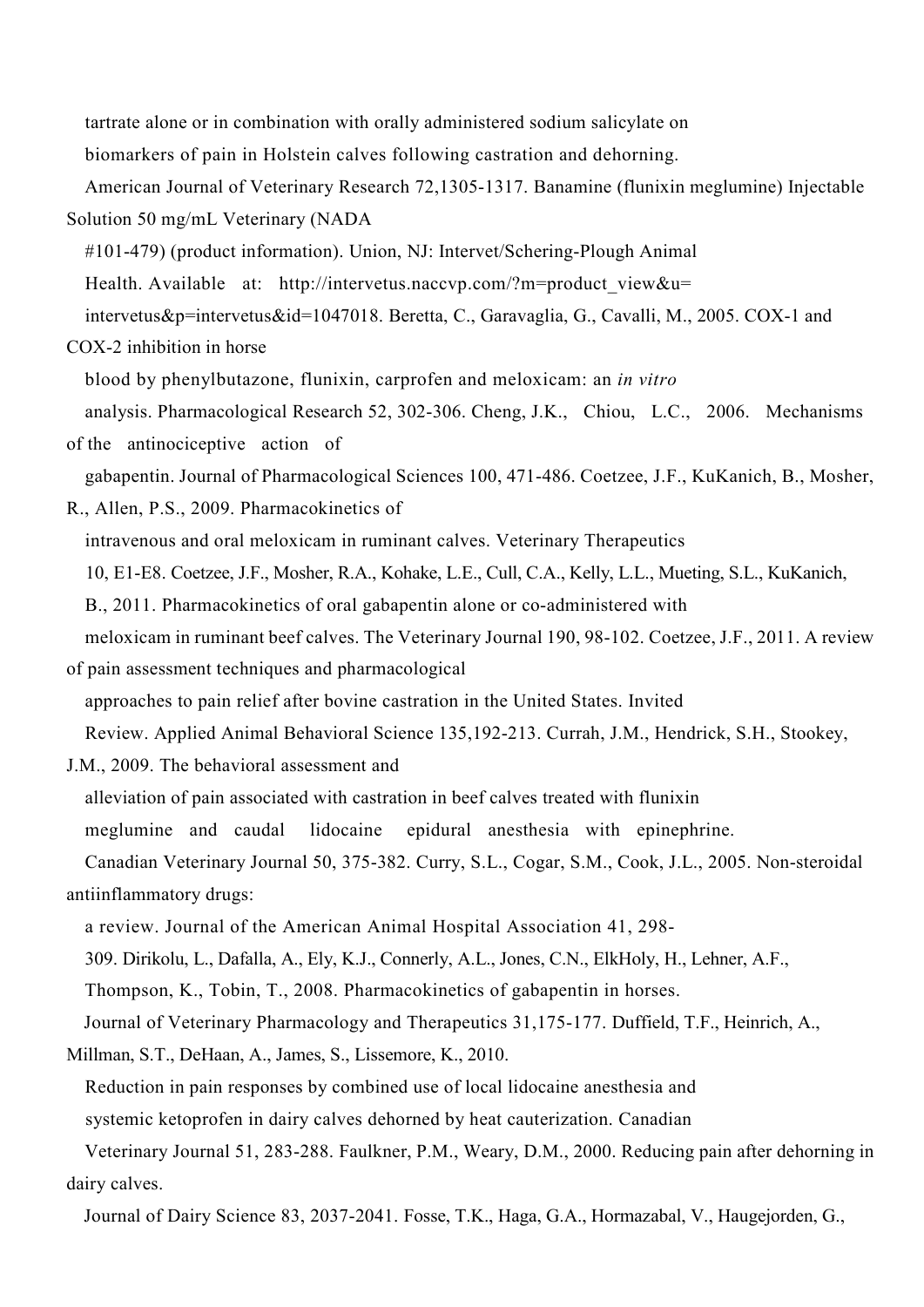Horsberg, T.E., Ranheim, B.,

2008. Journal of Veterinary Pharmacology and Therapeutics 31, 246-252. Fosse, T.K., Toutain, P.L., Spadavecchia, C., Haga, H.A., Horsberg, T.E., Ranheim, B.,

2011. Ketoprofen in piglets: enantioselective pharmacokinetics, pharmacodynamics and PK/PD modelling. Journal of Veterinary Pharmacology and Therapeutics 34, 338-349. Fuchs, A.R., Graddy, L.G., Kowalski, A.A., Fields, M.J., 2002. Oxytocin

induces PGE<sub>2</sub>

release from bovine cervical mucosa *in vivo.* Prostaglandins and Other Lipid

Mediators 70,119-129. Gibson, T.J., Johnson, C.B., Stafford, K.J., Mitchinson, S.L., Mellor, D.J., 2007.

Validation of the acute electroencephalographic response of calves to noxious stimulus with scoop dehorning. New Zealand Veterinary Journal 55,152-157. Gottardo, F., Nalon, E.,

Contiero, B., Normando, S., Dalvit, P., Cozzi, G., 2011. The

dehorning of dairy calves: practices and opinions of 639 farmers. Journal of

Dairy Science 94, 5724-5734. Govendir, M., Perkins, M., Malik, R., 2005. Improving seizure control in dogs with

refractory epilepsy using gabapentin as an adjunctive agent. Australian

Veterinary Journal 83, 602-608. Graf, B., Senn, M., 1999. Behavioural and physiological responses of calves to

dehorning by heat cauterisation with or without local anesthesia. Applied

Animal Behaviour Science 62, 153-171. Grendahl-Nielsen, C., Simonsen, H.B., Damkjer Lund, J.,

Hesselholt, H., 1999.

Behavioural, endocrine and cardiac responses in young calves undergoing

dehorning without and with the use of sedation and analgesia. Veterinary

Journal 158,14-20. Hardie, E.M., Hardee, G.E., Rawlings, C.A., 1985. Pharmacokinetics of flunixin meglumine in dogs. American Journal of Veterinary Research 46, 235-237. Heinrich, A., 2007. An

investigation of meloxicam for relief of pain associated with

dehorning of dairy calves (MSc thesis). Guelph, Ontario: University of Guelph. Heinrich, A., Duffield,

T.F., Lissemore, K.D., Squires, E.J., Millman, S.T., 2009. The impact of meloxicam on post surgical stress associated with cautery dehorning. Journal of Veterinary Science 92, 540-547. Heinrich, A., Duffield, T.F., Lissemore, K.D., Millman,

S.T., 2010. The effect of

meloxicam on behaviour and pain sensitivity on dairy calves following cautery dehorning with a local anesthetic. Journal of Dairy Science 93, 2450-2457. Hurley, R.W., Chatterjea,

D., Rose Feng, M., Taylor, C.P., Hammond, D.L., 2002.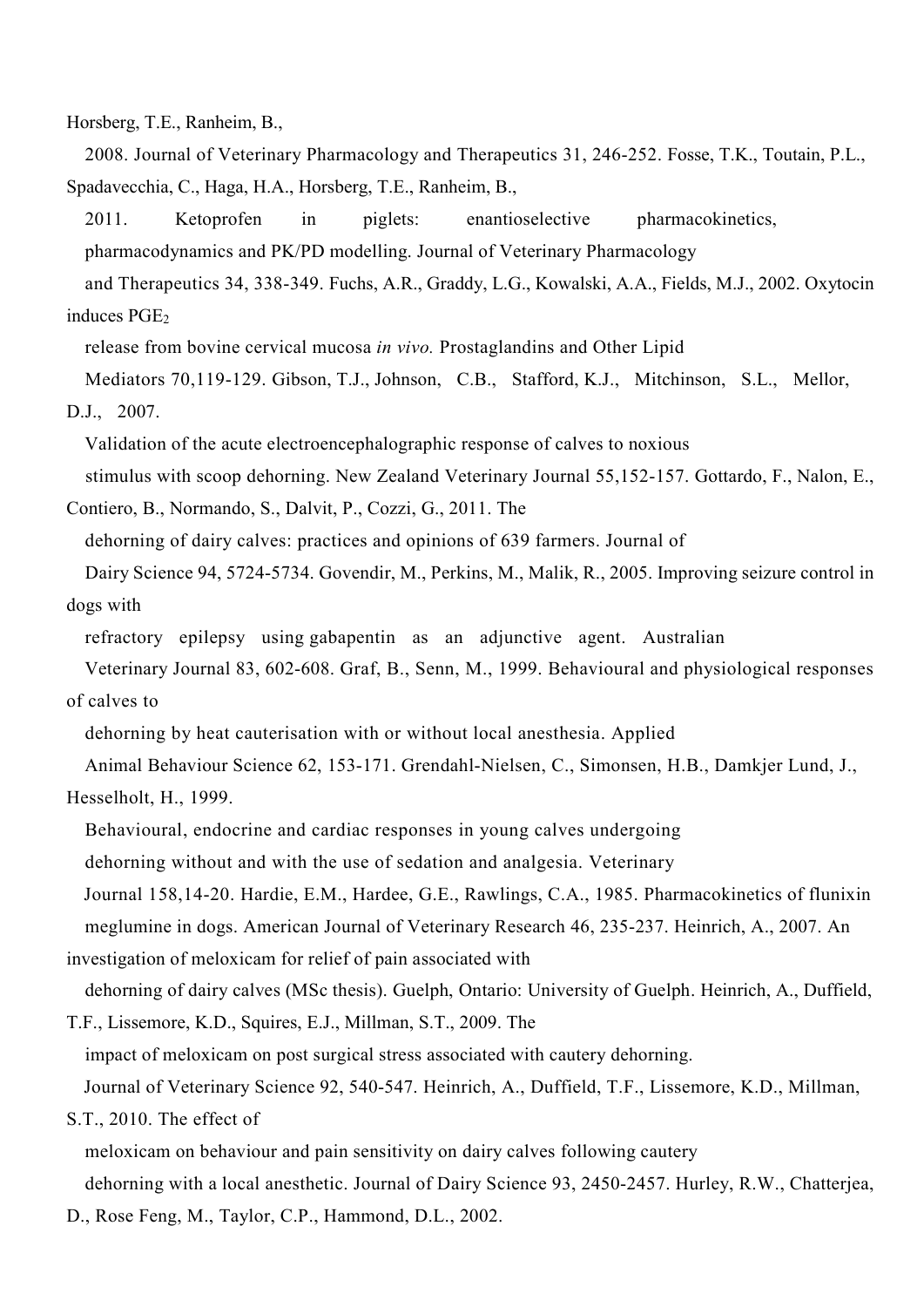Gabapentin and pregabalin can interact synergistically with naproxen to

produce antihyperalgesia. Anesthesiology 97,1263-1273. Königsson, K., Törneke, K.,

Engeland, I.V., Odensvik, K., Kindahl, H., 2003. Pharmacokinetics and pharmacodynamic effect of flunixin after intravenous, intramuscular and oral administration to dairy goats. Acta Veterinaria Scandinavica 44,153-159. KuKanich, B., Cohen, R.L., 2011. Pharmacokinetics of oral gabapentin in greyhound

dogs. The Veterinary Journal 187, 133-135. KuKanich, B., Bidgood, T., Knesl, O., 2012. Clinical pharmacology of non-steroidal

antinflammatory drugs in dogs. Veterinary Anaesthesia and Analgesia 39, 69- 90.

Landoni, M.F., Cunningham, F.M., Lees, P., 1995. Determination of pharmacokinetics and pharmacodynamics of flunixin in calves by use of pharmacokinetic/ pharmacodynamics modeling. American Journal of Veterinary Research 56, 786-794. Lees, P., Ewins, C.P., Taylor, J.B., Sedgwick, A.D., 1987. Serum thromboxane in the horse and its inhibition by aspirin, phenylbutazone and flunixin. British Veterinary Journal 143, 462-476. Lees, P., Taylor, P.M., 1991. Pharmacodynamics and

pharmacokinetics of flunixin in

the cat. British Veterinary Journal 147, 298-305. Lees, P., Landoni, M.F., Giraudel, J., Toutain, P.L., 2004. Pharmacodynamics and

pharmacokinetics of nonsteroidal anti-inflammatory drugs in species of

veterinary interest. Journal of Veterinary Pharmacology and Therapeutics 27,

479-490. Lusk, J.L., Norwood, F.B., Prickett, R.W., 2007. Consumer Preferences for Farm

Animal Welfare: results of a nationwide telephone survey. Animal Welfare 19,

335-347. Malreddy, P.R., Coetzee, J.F., Kukanich, B., Gehring, R., 2012. Pharmacokinetics and milk secretion of gabapentin and meloxicam co-administered orally in Holstein-Friesian cows. Journal of Veterinary Pharmacology and Therapeutics.

http://dx.doi.org/10.1111/j.1365-2885.2012.01384.x. Mares, P., Haugvicova, R., 1997.

Anticonvulsant action of gabapentin during

postnatal development in rats. Epilepsia 38, 893-896.

McCormack, K., Brune, K., 1991. Dissociation between the antinociceptive and antiinflammatory effects of the nonsteroidal antiinflammatory drugs. A survey of

their analgesic efficacy. Drugs 41, 533-547. Milligan, B.N., Duffield, T., Lissemore, K., 2004. The utility of ketoprofen for

alleviating pain following dehorning in young dairy calves. Canadian Veterinary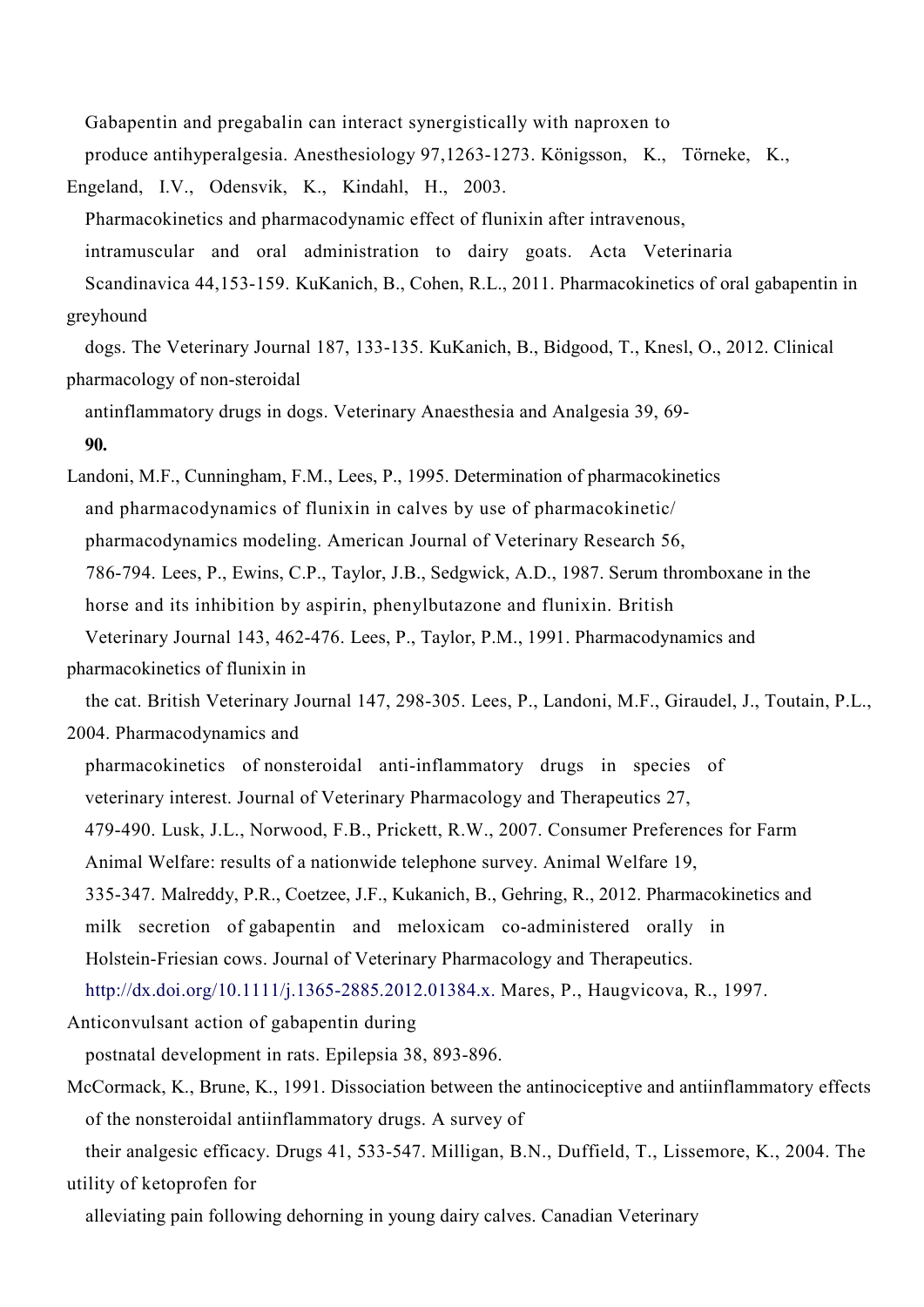Journal 45,140-143. Mosher, R.A., Coetzee, J.F., Cull, C.A., Gehring, R., KuKanich, B., 2011.

Pharmacokinetics of oral meloxicam in ruminant and preruminant calves.

Journal Of Veterinary Pharmacology And Therapeuthic. http://dx.doi.org/

10.1111/j.1365-2885.2011.01331.x. NASS, 2010. US Department of Agriculture National Agricultural Statistics Service.

Agricultural Statistics 2009. Available at http://www.usda.mannlib.cornell.edu/

usda/current/Catt/Catt-07-24-2009.pdf. Accessed Aug 19, 2009. Petrie, N.J., Mellor, D.J., Stafford, K.J.,

Bruce, R.A., Ward, R.N., 1996. Cortisol responses

of calves to two methods of disbudding used with or without local anaesthetic.

New Zealand Veterinary Journal 44, 9-14. Picazo, A., Castaneda-Hernandez, G., Ortiz, M.I., 2006. Examination of the

interaction between peripheral diclofenac and gabapentin on the 5% formalin

test in rats. Life Sciences 79, 2283-2287. Prostaglandin E<sub>2</sub> EIA Kit -Monoclonal. Cayman Chemical Item Number 514010. Kit

booklet. http://www.caymanchem.com/app/template/Product.vm/catalog/

514010. Radi, Z.A., 2009. Pathophysiology of cyclooxygenase inhibition in animal models.

Toxicologic Pathology 37, 34-46. Satzinger, G., 1994. Antiepileptics from gamma-aminobutyric acid.

Arzneimittelforschung 44, 261-266. Smith, G.W., Davis, J.L., Tell, L.A., Webb, A.I., Riviere, J.E.,

2008. Extralabel use of

nonsteroidal anti-inflammatory drugs in cattle. Journal of the American

Veterinary Medical Association 232, 697-701. Stafford, K.J., Mellor, D.J., 2005. Dehorning and disbudding distress and its

alleviation in calves. The Veterinary Journal 169, 337-349. Stafford, K.J., Chambers, J.P., Mellor, D.J., 2006. The alleviation of pain in cattle: a

review. CAB reviews: perspectives in agriculture, veterinary science. Nutrition

and Natural Resources 1 (032), 1-7. Stewart, M., Stafford, K.J., Dowling, S.K., Schaefer, A.L.,

Webster, J.R., 2008. Eye

temperature and heard rate variability of calves disbudded with or without local anaesthetic. Physiology and Behaviour 93, 789-797. Streppa, H.K., Jones, C.J., Budsberg,

C., 2002. Cyclooxygenase selectivity of

nonsteroidal anti-inflammatory drugs in canine blood. American Journal of

Veterinary Research 63, 91-94. Takada, M., Fukusaki, M., Terao, Y., Yamashita, K., Inadomi, C., Takada, M.,